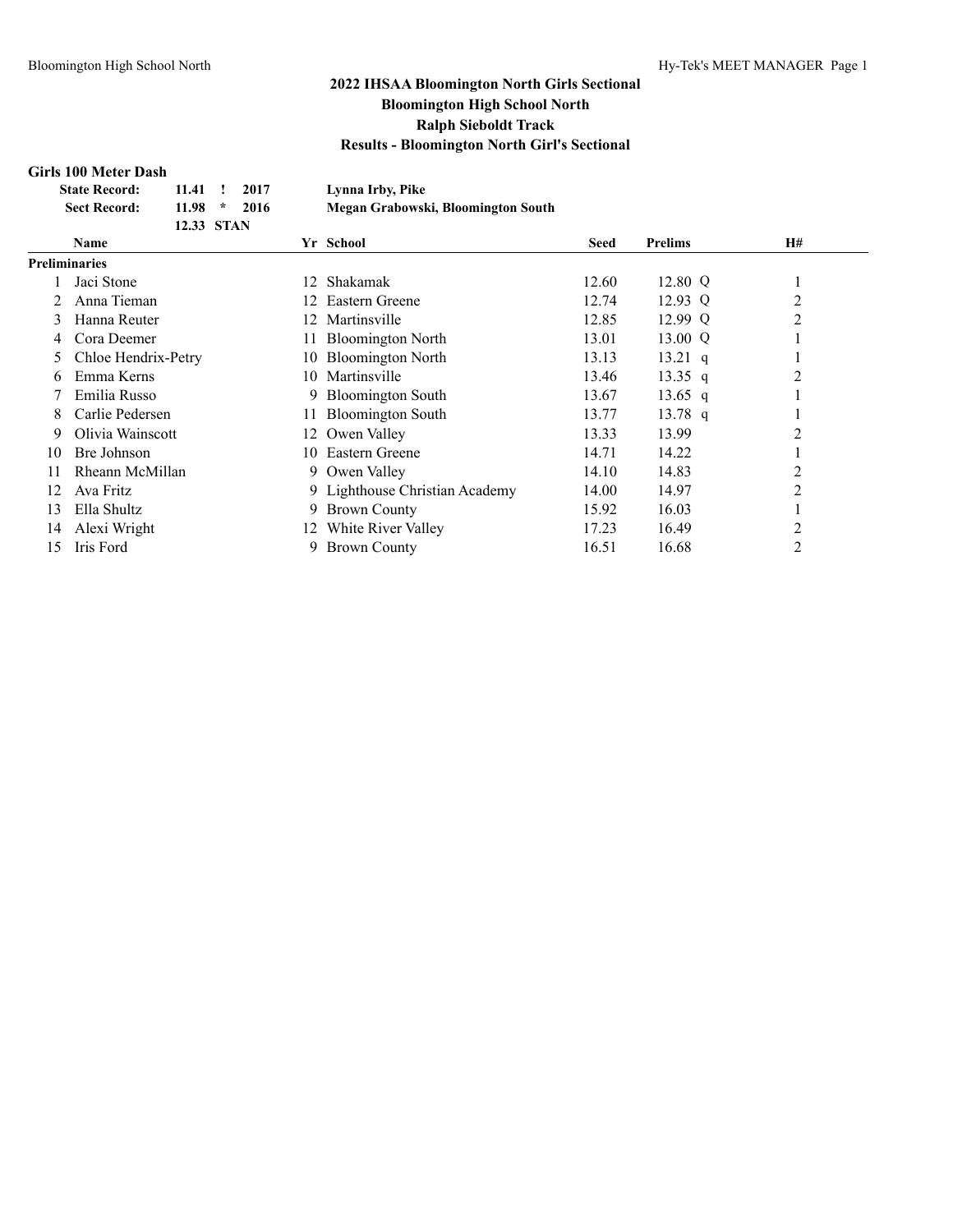### **Girls 100 Meter Dash**

| <b>State Record:</b><br>2017<br>11.41<br>11.98<br>2016<br><b>Sect Record:</b><br>* |  |                                                                                                          | Lynna Irby, Pike |            |                          |                                                                                                     |                                    |               |
|------------------------------------------------------------------------------------|--|----------------------------------------------------------------------------------------------------------|------------------|------------|--------------------------|-----------------------------------------------------------------------------------------------------|------------------------------------|---------------|
|                                                                                    |  |                                                                                                          |                  |            |                          |                                                                                                     |                                    |               |
|                                                                                    |  |                                                                                                          |                  |            |                          |                                                                                                     |                                    |               |
| <b>Name</b>                                                                        |  |                                                                                                          |                  |            |                          | <b>Prelims</b>                                                                                      | <b>Finals</b>                      | <b>Points</b> |
| <b>Finals</b>                                                                      |  |                                                                                                          |                  |            |                          |                                                                                                     |                                    |               |
| Jaci Stone                                                                         |  |                                                                                                          |                  |            | Shakamak                 | 12.80                                                                                               | 12.60                              | 10            |
|                                                                                    |  |                                                                                                          |                  |            |                          | 12.99                                                                                               | 12.79                              | 8             |
| 3                                                                                  |  |                                                                                                          |                  |            |                          | 12.93                                                                                               | 12.87                              | 6             |
|                                                                                    |  |                                                                                                          |                  |            |                          | 13.21                                                                                               | 13.00                              |               |
|                                                                                    |  |                                                                                                          |                  |            | <b>Bloomington North</b> | 13.00                                                                                               | 13.04                              | 4             |
| Emma Kerns<br>6                                                                    |  |                                                                                                          |                  |            | Martinsville             | 13.35                                                                                               | 13.19                              | 3             |
|                                                                                    |  |                                                                                                          |                  |            | <b>Bloomington South</b> | 13.78                                                                                               | 13.80                              | ◠             |
|                                                                                    |  |                                                                                                          |                  |            | <b>Bloomington South</b> | 13.65                                                                                               | 13.84                              |               |
|                                                                                    |  | 2 Hanna Reuter<br>Anna Tieman<br>4 Chloe Hendrix-Petry<br>Cora Deemer<br>Carlie Pedersen<br>Emilia Russo |                  | 12.33 STAN | 11.                      | Yr School<br>12<br>12 Martinsville<br>12 Eastern Greene<br>10 Bloomington North<br>10.<br>11.<br>9. | Megan Grabowski, Bloomington South |               |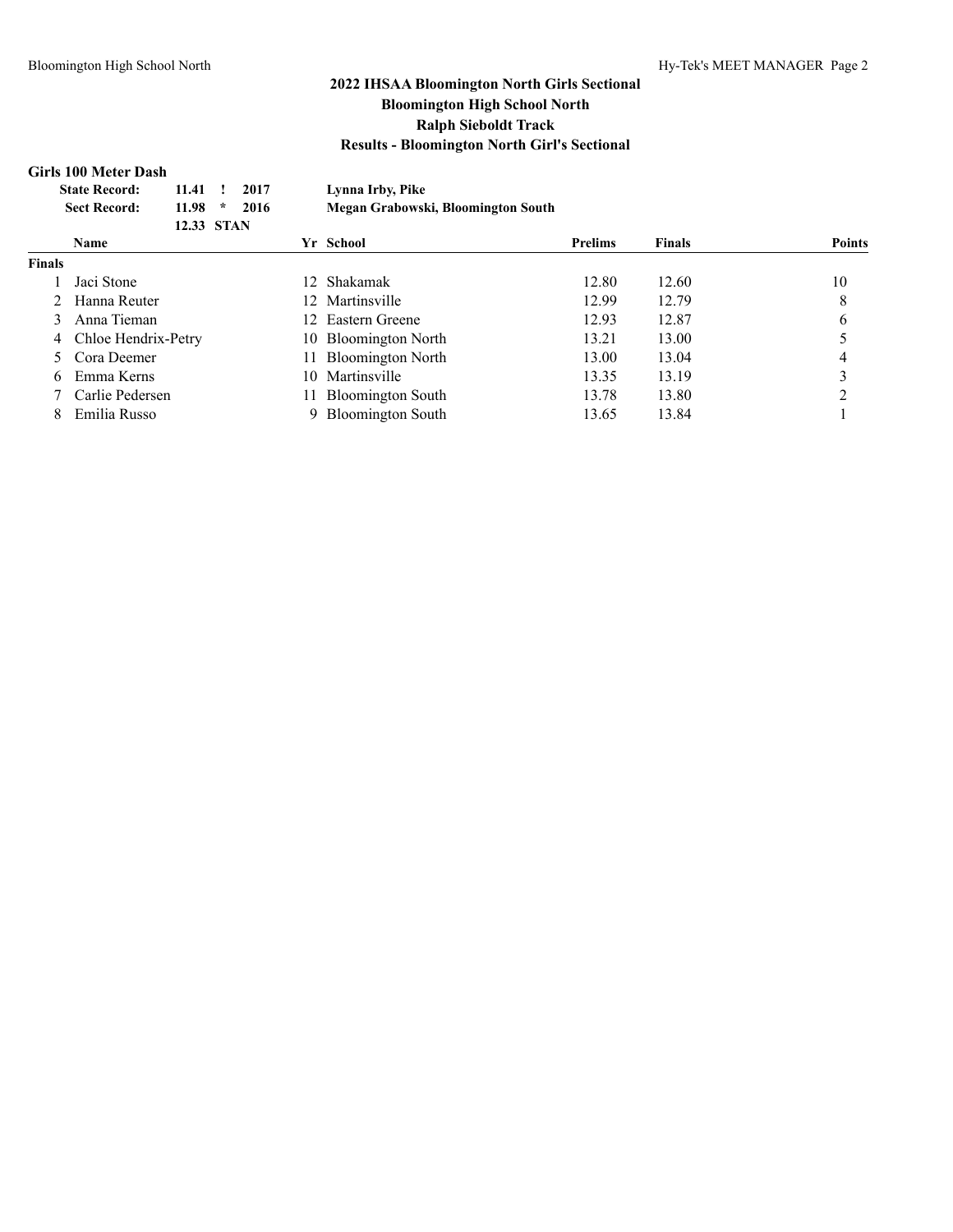### **Girls 200 Meter Dash**

| <b>State Record:</b> | 23.12 !    | 1986 | <b>Maicel Malone, North Central (Indpls.)</b> |
|----------------------|------------|------|-----------------------------------------------|
| <b>Sect Record:</b>  | $24.72$ *  | 2016 | Megan Grabowski, Bloomington South            |
|                      | 25.09 STAN |      |                                               |

| <b>Maicel Malone, North Central (Indpls.)</b> |  |
|-----------------------------------------------|--|
| Megan Grabowski, Bloomington South            |  |

|    | Name                     |     | Yr School                       | <b>Seed</b> | <b>Prelims</b> | H#             |
|----|--------------------------|-----|---------------------------------|-------------|----------------|----------------|
|    | <b>Preliminaries</b>     |     |                                 |             |                |                |
|    | Anna Tieman              | 12  | Eastern Greene                  | 26.53       | 27.18 Q        |                |
|    | Chloe Hendrix-Petry      | 10. | <b>Bloomington North</b>        | 27.30       | 28.02 Q        | $\overline{2}$ |
| 3  | Avery Njau               | 12. | <b>Bloomington North</b>        | 27.80       | 27.69 Q        |                |
| 4  | Jade Johnson             |     | Martinsville                    | 27.72       | 28.38 Q        | 2              |
| 5  | Madeline Esslinger       |     | 11 Lighthouse Christian Academy | 27.96       | 28.33 q        |                |
| 6  | Piper Stephens           |     | 10 Edgewood                     | 28.46       | $28.62$ q      | 2              |
|    | Mahayla Boram            | 12  | Shakamak                        | 28.00       | $29.07$ q      | 2              |
| 8  | <b>MACKENZIE</b> Freeman |     | 10 Bloomington South            | 29.64       | 29.10 q        |                |
| 9  | Carsyn Chambers          |     | Linton-Stockton                 | 28.60       | 29.30          |                |
| 10 | Emilia Russo             | 9.  | <b>Bloomington South</b>        | 28.69       | 29.71          |                |
| 11 | Xyleigh Thompson         |     | <b>Brown County</b>             | 29.46       | 30.02          | 2              |
| 12 | Olivia Wainscott         | 12  | Owen Valley                     | 29.31       | 30.34          | $\overline{2}$ |
| 13 | Natalie Young            | 10  | Owen Valley                     | 32.21       | 32.18          | 2              |
| 14 | Paige Moore              |     | 12 Brown County                 | 32.56       | 33.27          | $\overline{2}$ |
| 15 | Victoria Mann            |     | 10 Lighthouse Christian Academy | 30.00       | 34.29          |                |
| 16 | Alexi Wright             | 12. | White River Valley              | 35.83       | 37.47          |                |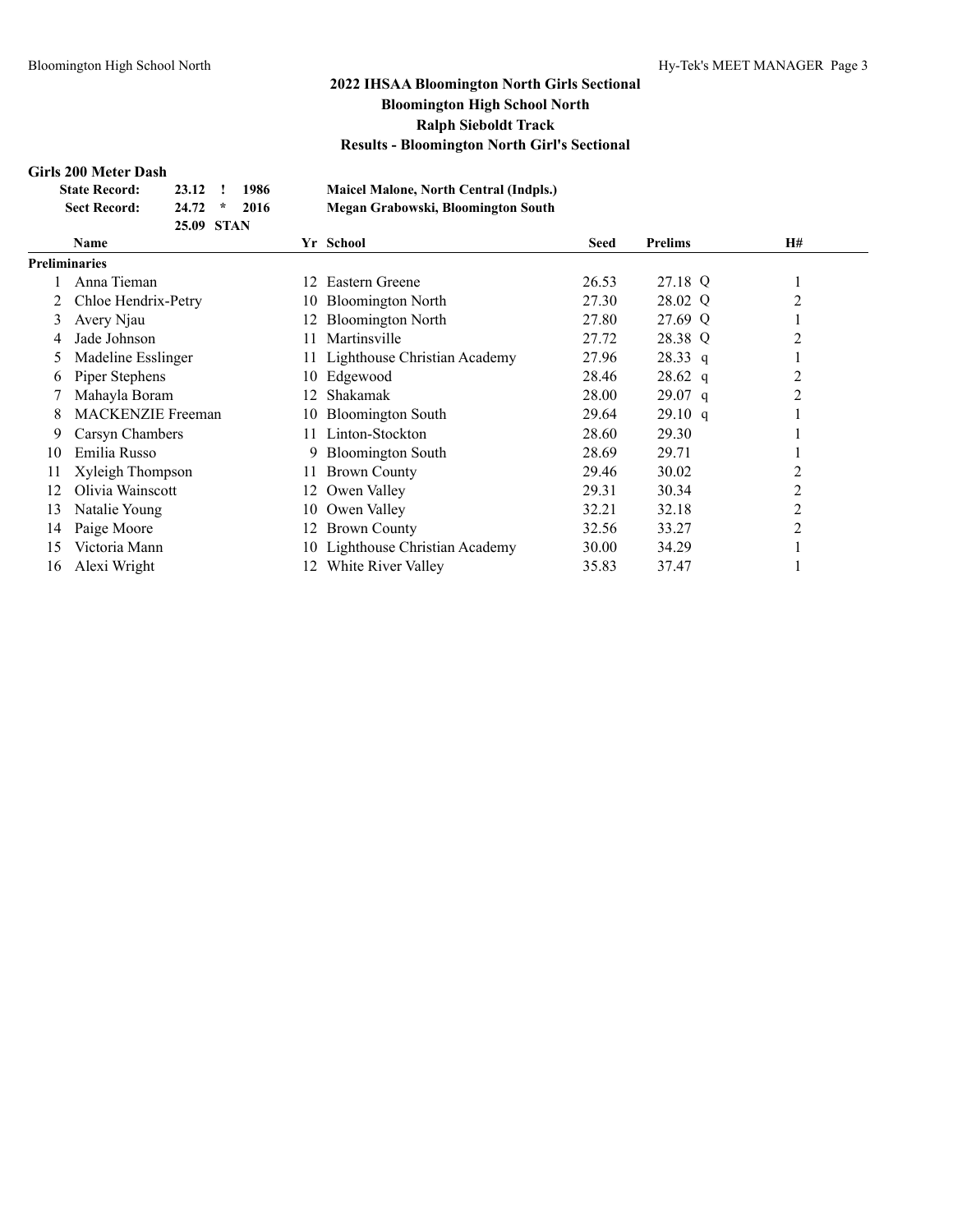#### **Girls 200 Meter Dash**

|               | <b>State Record:</b><br><b>Sect Record:</b> | 23.12<br>24.72<br>25.09 STAN | $\star$ | 1986<br>2016 |     | <b>Maicel Malone, North Central (Indpls.)</b><br>Megan Grabowski, Bloomington South |                |               |               |
|---------------|---------------------------------------------|------------------------------|---------|--------------|-----|-------------------------------------------------------------------------------------|----------------|---------------|---------------|
|               | <b>Name</b>                                 |                              |         |              |     | Yr School                                                                           | <b>Prelims</b> | <b>Finals</b> | <b>Points</b> |
| <b>Finals</b> |                                             |                              |         |              |     |                                                                                     |                |               |               |
|               | Anna Tieman                                 |                              |         |              |     | 12 Eastern Greene                                                                   | 27.18          | 26.38         | 10            |
| 2             | Avery Njau                                  |                              |         |              |     | 12 Bloomington North                                                                | 27.69          | 27.30         | 8             |
|               | 3 Chloe Hendrix-Petry                       |                              |         |              |     | 10 Bloomington North                                                                | 28.02          | 27.33         | 6             |
| 4             | Piper Stephens                              |                              |         |              |     | 10 Edgewood                                                                         | 28.62          | 28.15         |               |
|               | Jade Johnson                                |                              |         |              |     | Martinsville                                                                        | 28.38          | 28.21         | 4             |
| 6             | Madeline Esslinger                          |                              |         |              |     | 11 Lighthouse Christian Academy                                                     | 28.33          | 28.42         |               |
|               | <b>MACKENZIE Freeman</b>                    |                              |         |              | 10. | <b>Bloomington South</b>                                                            | 29.10          | 28.94         |               |
| 8             | Mahayla Boram                               |                              |         |              |     | Shakamak                                                                            | 29.07          | 29.33         |               |
|               |                                             |                              |         |              |     |                                                                                     |                |               |               |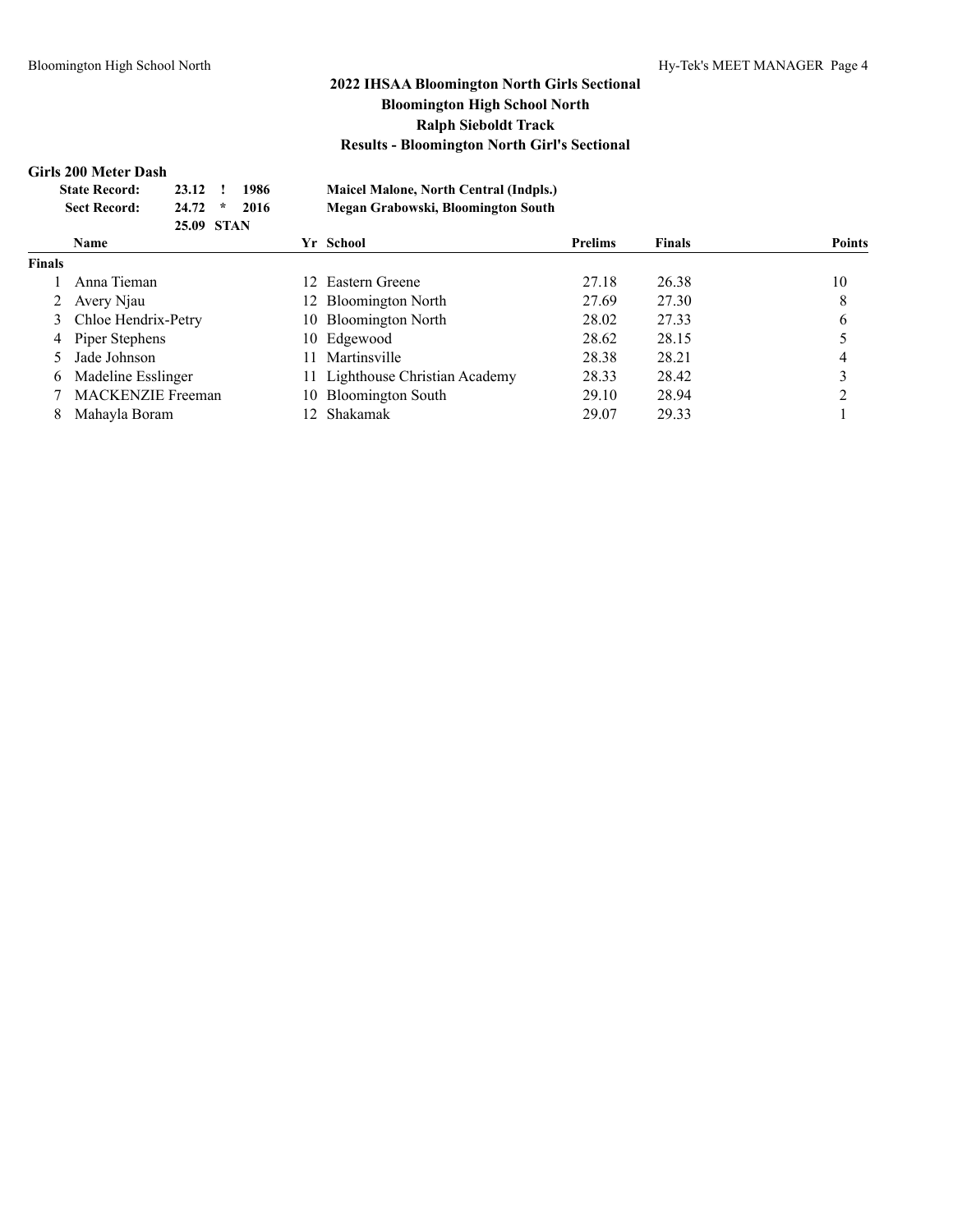### **Girls 400 Meter Dash**

| в юстеми разн        |                |              |
|----------------------|----------------|--------------|
| <b>State Record:</b> |                | 52.42 ! 1986 |
| <b>Sect Record:</b>  | $56.71 * 2021$ |              |
|                      | 57.94 STAN     |              |

**State Record: 52.42 ! 1986 Maicel Malone, North Central (Indpls.) Sect Record: 56.71 \* 2021 Amiyah Davis, Bloomington So.**

|        | <b>Name</b>           |     | Yr School                       | <b>Seed</b> | <b>Finals</b> | <b>H#</b>      | Points |
|--------|-----------------------|-----|---------------------------------|-------------|---------------|----------------|--------|
| Finals |                       |     |                                 |             |               |                |        |
|        | Hanna Reuter          | 12. | Martinsville                    | 59.25       | 59.87         | $\overline{c}$ | 10     |
|        | Trinity Uti           | 9.  | <b>Bloomington South</b>        | 1:02.30     | 1:02.30       | $\overline{2}$ | 8      |
| 3      | Kiera Feagans         | 10- | <b>Bloomington North</b>        | 1:03.80     | 1:02.88       | 2              | 6      |
| 4      | Jessica May           | 10- | <b>Bloomington South</b>        | 1:04.55     | 1:05.31       | 2              | 5      |
| 5      | <b>Addison George</b> | 12. | Eastern Greene                  | 1:05.60     | 1:05.84       | 2              | 4      |
| 6      | Fuji Scott            | 10  | <b>Bloomington North</b>        | 1:08.20     | 1:08.52       |                | 3      |
|        | Marie Kidal           | 11  | <b>Eastern Greene</b>           | 1:10.39     | 1:08.73       |                | 2      |
| 8      | Madeline Esslinger    |     | 11 Lighthouse Christian Academy | 1:05.00     | 1:08.88       | 2              |        |
| 9      | Lizzie Billingsley    |     | 11 Lighthouse Christian Academy | 1:11.00     | 1:09.87       |                |        |
| 10     | Chase Hammond         | 9   | Shakamak                        | 1:07.00     | 1:10.25       | 2              |        |
| 11     | Adriona Page          |     | Linton-Stockton                 | 1:11.00     | 1:11.77       |                |        |
| 12     | Sophia DeMoss         | 12. | Martinsville                    | 1:06.15     | 1:12.53       | 2              |        |
| 13     | Natalie Young         | 10  | Owen Valley                     | 1:14.00     | 1:15.47       |                |        |
| 14     | Alexi Wright          | 12  | White River Valley              | 1:26.18     | 1:23.91       |                |        |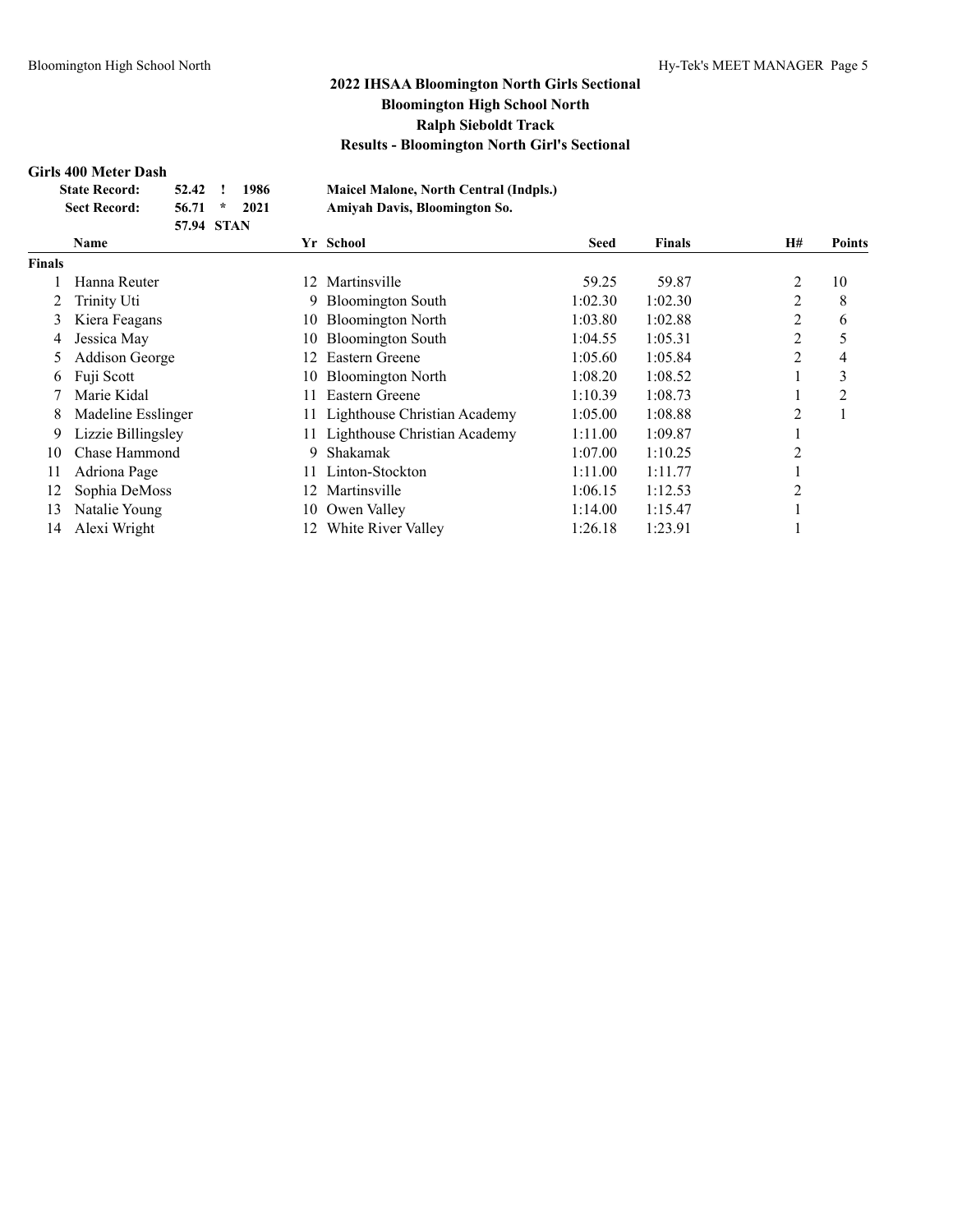### **Girls 800 Meter Run**

| State Record: 2:07.91 ! 2013 |                  |  |  |
|------------------------------|------------------|--|--|
| Sect Record:                 | $2:12.20$ * 1984 |  |  |
|                              | 2:15.40 STAN     |  |  |

**State Record: 2:07.91 ! 2013 Brittany Neeley, Eastern (Greentown) Sect Record: 2:12.20 \* 1984 Rachelle Roberts, Columbus East**

|               | Name              |     | Yr School                      | <b>Seed</b> | <b>Finals</b> | <b>H#</b>      | <b>Points</b>  |
|---------------|-------------------|-----|--------------------------------|-------------|---------------|----------------|----------------|
| <b>Finals</b> |                   |     |                                |             |               |                |                |
|               | Nola Somers Glenn | 10  | <b>Bloomington North</b>       | 2:18.38     | 2:20.46       | 2              | 10             |
|               | Elayni Stone      | 9   | Shakamak                       | 2:33.00     | 2:23.20       | 2              | 8              |
| 3             | Emma Bitner       | 12  | Edgewood                       | 2:23.42     | 2:23.25       | 2              | 6              |
|               | Alina Worzella    |     | Martinsville                   | 2:28.42     | 2:27.13       | 2              | 5              |
| 5             | Camilla Williams  | 10  | <b>Bloomington South</b>       | 2:29.07     | 2:29.78       | $\overline{c}$ | 4              |
| 6             | Lilyanna Smith    | 10  | Owen Valley                    | 2:34.00     | 2:33.44       | 2              | 3              |
|               | Zoe Crites        |     | 9 Lighthouse Christian Academy | 2:43.00     | 2:39.88       | $\overline{c}$ | $\overline{2}$ |
| 8             | Danielle Yang     | 9   | <b>Bloomington South</b>       | 2:30.63     | 2:40.27       | 2              |                |
| 9             | Lilah Reed        |     | <b>Bloomington North</b>       | 2:43.50     | 2:41.13       | $\overline{c}$ |                |
| 10            | Malia Pischel     | 9   | Bloomfield                     | 2:46.58     | 2:41.34       | 2              |                |
| 11            | Ashley Hudson     | 11  | Eastern Greene                 | 2:42.50     | 2:41.86       | 2              |                |
| 12            | Kaylee Willard    | 9   | Martinsville                   | 2:42.57     | 2:50.04       | 2              |                |
| 13            | <b>Bailey Kay</b> | 9.  | Owen Valley                    | 2:55.00     | 2:51.60       |                |                |
| 14            | Jaylynn Payne     | 10. | Eastern Greene                 | 2:56.40     | 2:52.98       |                |                |
| 15            | Madalyn Purlee    | 10  | <b>Brown County</b>            | 2:52.00     | 2:53.35       |                |                |
| 16            | Ally Walls        | 9   | Bloomfield                     | 2:54.00     | 2:53.77       |                |                |
| 17            | Livie Austin      | 10  | <b>Brown County</b>            | 2:57.23     | 2:54.61       |                |                |
| 18            | Patricia Solliday | 12. | White River Valley             | 2:48.00     | 3:00.03       |                |                |
| 19            | Addisyn McKee     | 9   | Linton-Stockton                | 3:05.00     | 3:03.52       |                |                |
| 20            | Alyvia McKee      | 9   | Linton-Stockton                | 3:15.00     | 3:20.17       |                |                |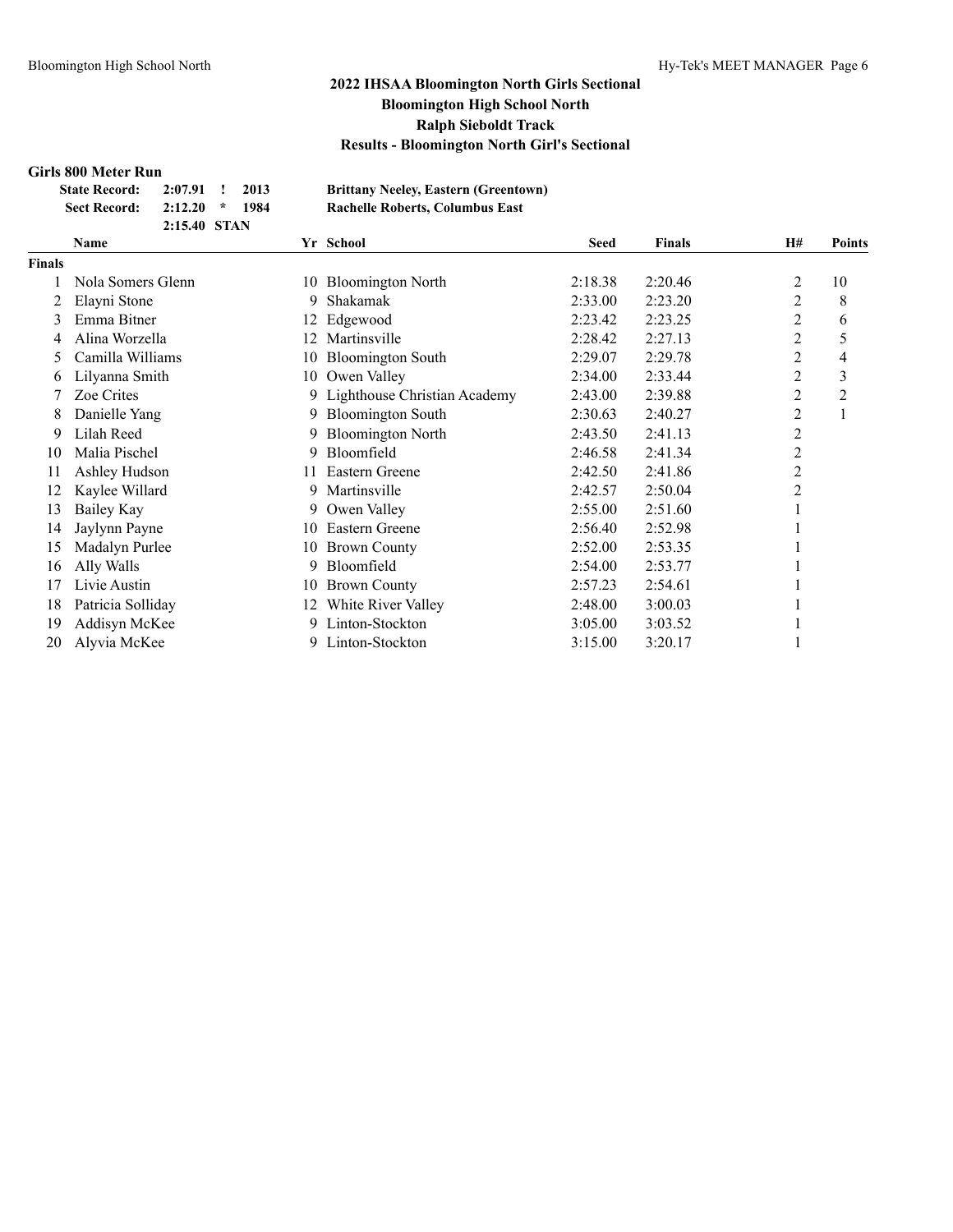### **Girls 1600 Meter Run**

| эн 19 тооо 11тсан тайн |              |      |                                             |
|------------------------|--------------|------|---------------------------------------------|
| <b>State Record:</b>   | $4:43.46$ !  | 2011 | <b>Waverly Neer, Culver Academies</b>       |
| <b>Sect Record:</b>    | $4:59.60$ *  | 1984 | <b>Stephanie Bassett, Bloomington North</b> |
|                        | 5:02.36 STAN |      |                                             |

|               | Name              |     | Yr School                      | <b>Seed</b> | <b>Finals</b> | <b>Points</b> |
|---------------|-------------------|-----|--------------------------------|-------------|---------------|---------------|
| <b>Finals</b> |                   |     |                                |             |               |               |
|               | Emma Callahan     | 11  | <b>Bloomington South</b>       | 5:23.54     | 5:16.03       | 10            |
|               | Bea Cakmak        | 12  | <b>Bloomington North</b>       | 5:14.56     | 5:17.52       | 8             |
| 3             | Hadley Gradolf    |     | <b>Brown County</b>            | 5:37.60     | 5:33.63       | 6             |
| 4             | Alina Worzella    | 12  | Martinsville                   | 5:33.37     | 5:36.53       | 5             |
| 5             | Clara Graham      |     | 10 Bloomington South           | 5:47.28     | 5:40.87       | 4             |
| 6             | Lilyanna Blais    | 9   | Eastern Greene                 | 5:45.50     | 5:42.75       | 3             |
|               | Peyton Smith      | 10  | Linton-Stockton                | 5:37.00     | 5:42.85       | 2             |
| 8             | Emma McDivitt     | 11  | <b>Bloomington North</b>       | 5:43.92     | 5:46.39       |               |
| 9             | Zoe Crites        |     | 9 Lighthouse Christian Academy | 5:44.00     | 5:53.44       |               |
| 10            | Sydney Richardson | 11  | Eastern Greene                 | 6:19.40     | 6:17.37       |               |
| 11            | Allyson Greenwell | 9   | Martinsville                   | 6:02.82     | 6:24.76       |               |
| 12            | Madyson Whicker   | 9   | Owen Valley                    | 6:15.00     | 6:31.78       |               |
| 13            | Abby Kate Evans   |     | 12 Edgewood                    | 6:22.49     | 6:35.54       |               |
| 14            | Sydnee Sullivan   | 10  | White River Valley             | 6:11.00     | 6:48.26       |               |
| 15            | Megan Cumberledge | 9   | <b>Brown County</b>            | 6:51.81     | 6:49.79       |               |
| 16            | Patricia Solliday | 12. | White River Valley             | 6:25.00     | 6:55.30       |               |
| 17            | Ali Ordonez       | 10  | Shakamak                       | 6:15.00     | 7:02.79       |               |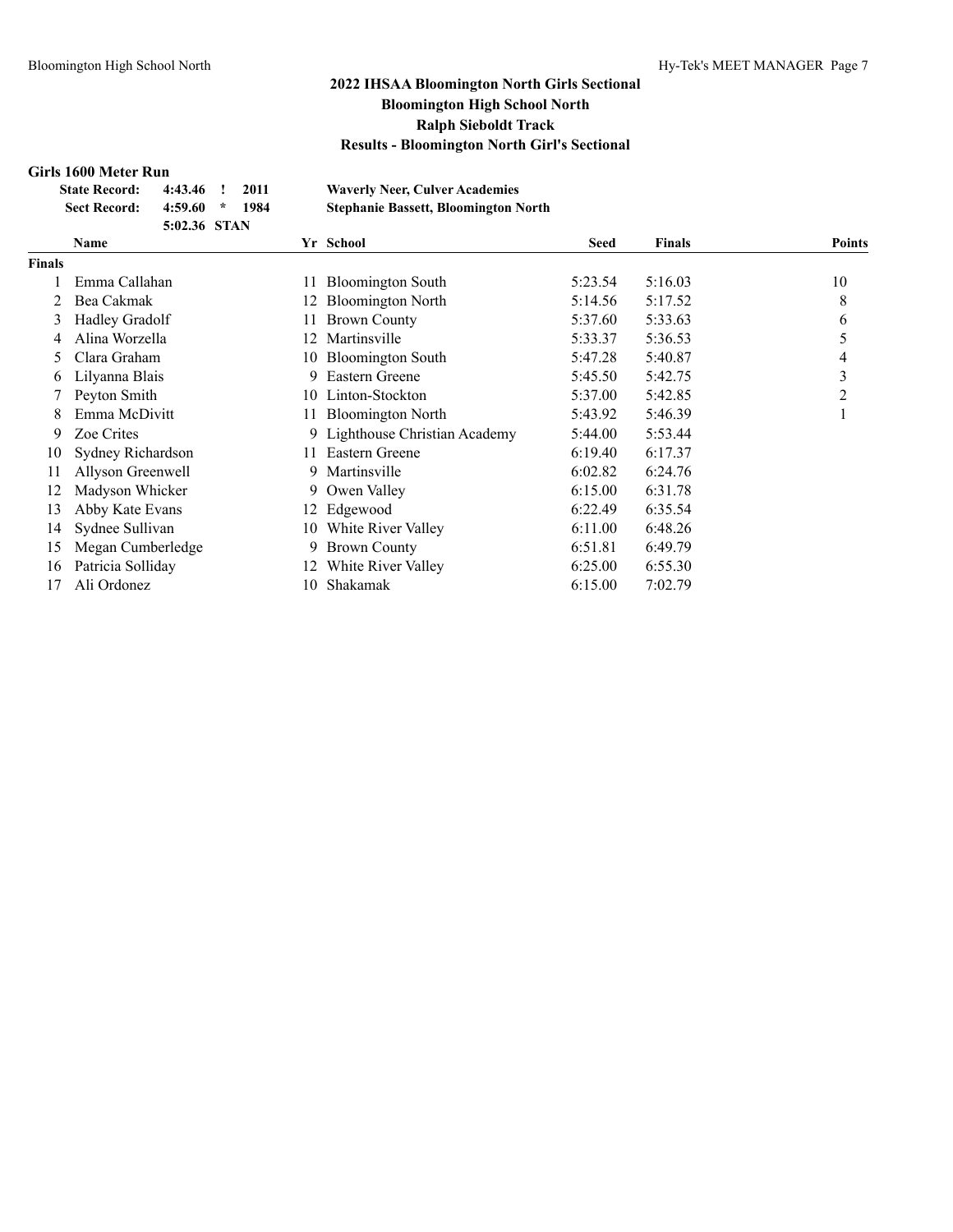### **Girls 3200 Meter Run**

|               | <b>State Record:</b>               | 10:03.16      |        | 2021 |     | Lily Cridge, Mishawaka                                                |             |               |             |        |
|---------------|------------------------------------|---------------|--------|------|-----|-----------------------------------------------------------------------|-------------|---------------|-------------|--------|
|               | <b>Sect Record:</b>                | 10:49.43      | $\ast$ | 2021 |     | Annalyssa Crain, Edgewood                                             |             |               |             |        |
|               |                                    | 10:53.59 STAN |        |      |     |                                                                       |             |               |             |        |
|               | <b>Name</b>                        |               |        |      |     | Yr School                                                             | <b>Seed</b> | <b>Finals</b> |             | Points |
| <b>Finals</b> |                                    |               |        |      |     |                                                                       |             |               |             |        |
|               | Lily Myers                         |               |        |      | 11. | <b>Bloomington South</b>                                              | 11:13.09    | 10:50.30      | <b>STAN</b> | 10     |
|               | 2 Rachel Allison                   |               |        |      | 11. | <b>Bloomington North</b>                                              | 11:29.09    | 11:42.92      |             | 8      |
|               | 3 Hadley Gradolf                   |               |        |      | 11. | <b>Brown County</b>                                                   | 11:55.47    | 11:49.97      |             | 6      |
|               | 4 Katherine Barada                 |               |        |      |     | 10 Bloomington South                                                  | 12:12.30    | 12:07.54      |             |        |
|               | 5 Peyton Smith                     |               |        |      |     | 10 Linton-Stockton                                                    | 12:00.00    | 12:20.88      |             | 4      |
|               | $\epsilon$ $\alpha$ 1 $\alpha$ 11' |               |        |      |     | $\mathbf{10}$ $\mathbf{11}$ $\mathbf{12}$ $\mathbf{13}$ $\mathbf{14}$ | 1.2.2.0.0   | 10.1100       |             | $\sim$ |

| іаіэ |                      |    |                       |          |          |             |    |
|------|----------------------|----|-----------------------|----------|----------|-------------|----|
|      | Lily Myers           |    | 11 Bloomington South  | 11:13.09 | 10:50.30 | <b>STAN</b> | 10 |
|      | Rachel Allison       |    | 11 Bloomington North  | 11:29.09 | 11:42.92 |             | 8  |
| 3    | Hadley Gradolf       |    | 11 Brown County       | 11:55.47 | 11:49.97 |             | 6  |
| 4    | Katherine Barada     |    | 10 Bloomington South  | 12:12.30 | 12:07.54 |             |    |
|      | Peyton Smith         |    | 10 Linton-Stockton    | 12:00.00 | 12:20.88 |             | 4  |
|      | 6 Sydnee Sullivan    |    | 10 White River Valley | 13:30.00 | 12:41.29 |             | 3  |
|      | <b>Ruth Bartlett</b> |    | 9 Bloomington North   | 12:52.45 | 12:49.99 |             | 2  |
| 8    | Riley Haskett        |    | 10 Edgewood           | 12:53.01 | 12:55.78 |             |    |
| 9    | Lilyanna Blais       | 9. | Eastern Greene        | 12:27.20 | 13:59.83 |             |    |
| 10   | Madyson Whicker      |    | 9 Owen Valley         | 14:20.00 | 14:29.28 |             |    |
| 11   | Veronica Price       |    | 12 Eastern Greene     | 14:44.90 | 14:47.96 |             |    |
| 12   | Courtney Kitchens    | 12 | Martinsville          | 15:11.94 | 14:56.87 |             |    |
| 13   | Jamie Bube           |    | 11 Brown County       | 15:00.00 | 15:23.33 |             |    |
|      | 14 Katelyn Long      |    | Martinsville          | 15:20.10 | 16:09.43 |             |    |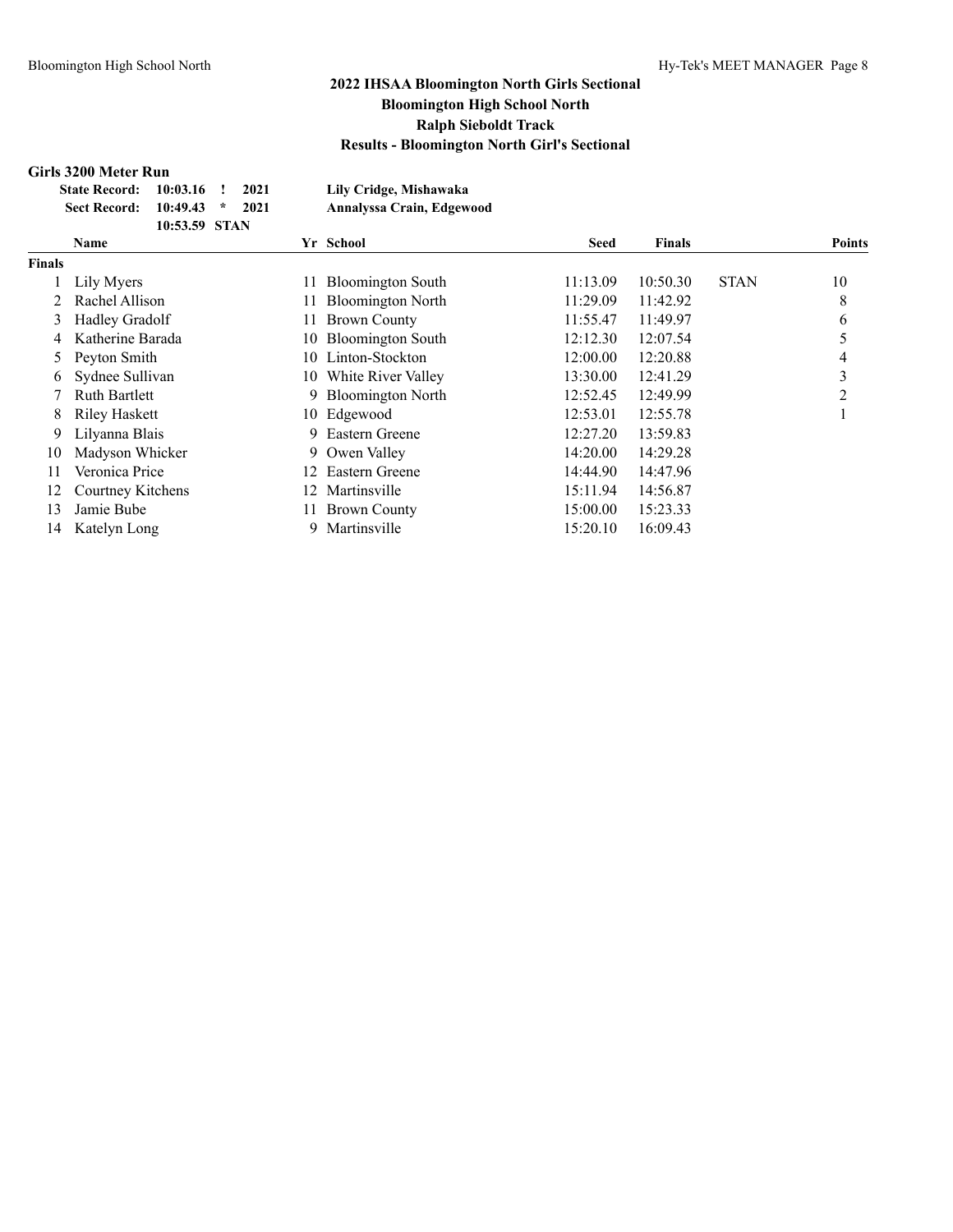### **Girls 100 Meter Hurdles**

| <b>SHIS TOO MELET HULGES</b> |                          |                                           |
|------------------------------|--------------------------|-------------------------------------------|
| <b>State Record:</b>         | 2018<br>13.93            | <b>Destiny Washington, Muncie Central</b> |
| <b>Sect Record:</b>          | $\star$<br>14.99<br>2015 | <b>Nyagon Duany, Bloomington North</b>    |
|                              | <b>15.08 STAN</b>        |                                           |

|               | <b>Name</b>        |     | Yr School                      | <b>Seed</b> | <b>Prelims</b> | <b>H#</b>      |  |
|---------------|--------------------|-----|--------------------------------|-------------|----------------|----------------|--|
| Preliminaries |                    |     |                                |             |                |                |  |
|               | Kyla Kante         | 12  | <b>Bloomington North</b>       | 15.26       | 15.69 Q        |                |  |
|               | Audrianna Hale     | 10. | Linton-Stockton                | 16.26       | 15.97 Q        | $\overline{c}$ |  |
| 3             | Demaris Eberle     |     | 10 Bloomington North           | 16.53       | 16.29 Q        | $\overline{2}$ |  |
| 4             | Zoie Ault          | Ħ   | Eastern Greene                 | 17.59       | 17.58 Q        |                |  |
|               | Emma Bault         |     | 12 Owen Valley                 | 18.33       | $18.29$ q      |                |  |
| 6             | Abagail Bailey     | 12. | Martinsville                   | 18.71       | $18.76$ q      | 2              |  |
|               | Emelia Lynn        | 9.  | Linton-Stockton                | 18.99       | $18.77$ q      |                |  |
| 8             | Lydia Mevis        | 9.  | <b>Bloomington South</b>       | 19.39       | $18.88\ q$     | 2              |  |
| 9             | Alli Majors        | 11. | <b>Brown County</b>            | 18.97       | 19.08          | 2              |  |
| 10            | Harlie Robbins     | 10- | Edgewood                       | 19.71       | 19.88          |                |  |
| 11            | Lucy Tait          | 10- | <b>Bloomington South</b>       | 20.24       | 19.97          |                |  |
| 12            | Claire Beretta     |     | 9 Lighthouse Christian Academy | 19.59       | 20.07          | 2              |  |
| 13            | Elaine McElhinney  | 10- | Edgewood                       | 21.10       | 20.68          | 2              |  |
| 14            | Shawnee Easterwood | 12. | White River Valley             | 20.39       | 21.62          | 2              |  |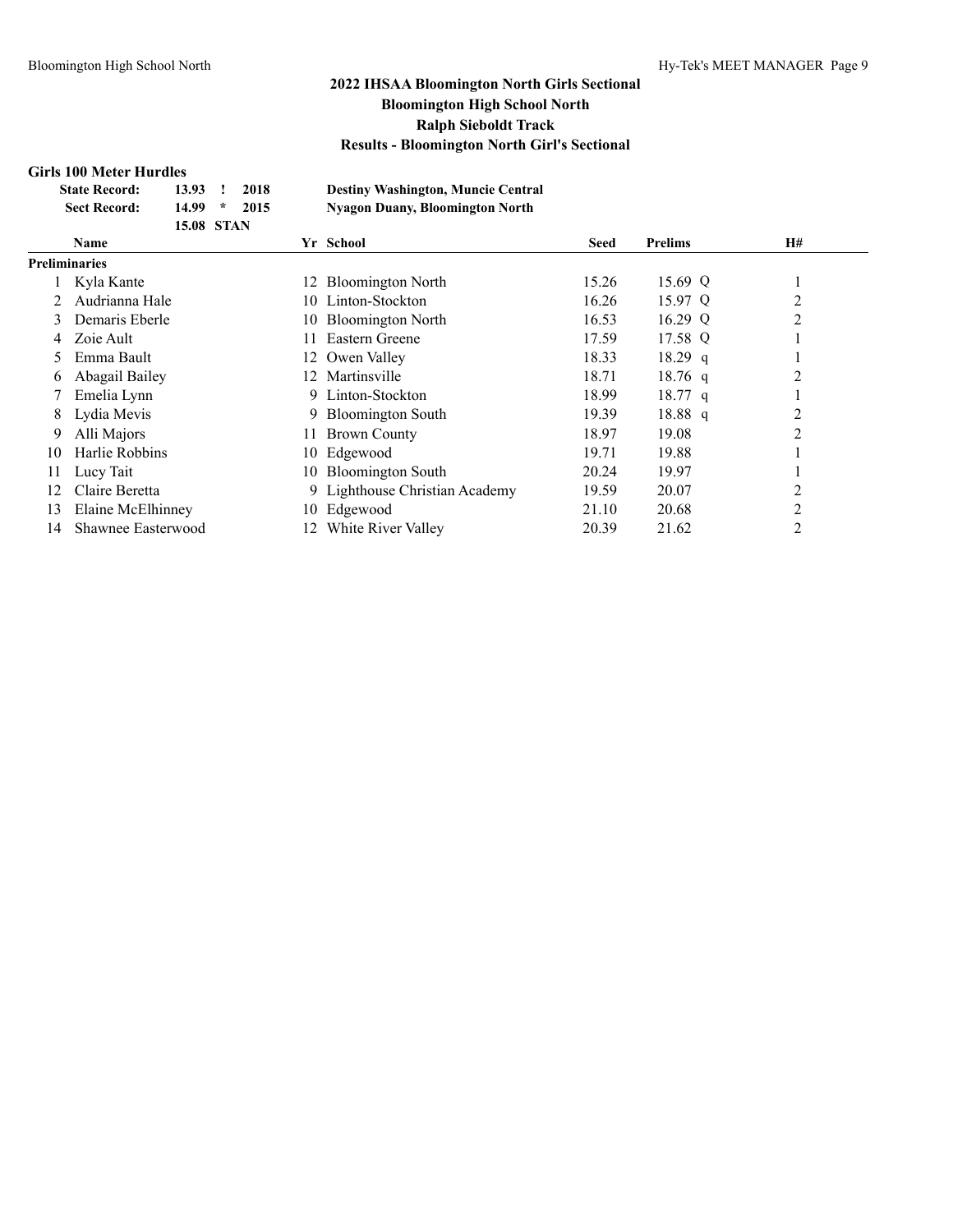### **Girls 100 Meter Hurdles**

|        | <b>State Record:</b><br><b>Sect Record:</b> | 13.93<br>14.99<br><b>15.08 STAN</b> | $\ast$ | 2018<br>2015 |     | <b>Destiny Washington, Muncie Central</b><br><b>Nyagon Duany, Bloomington North</b> |                |               |               |
|--------|---------------------------------------------|-------------------------------------|--------|--------------|-----|-------------------------------------------------------------------------------------|----------------|---------------|---------------|
|        | <b>Name</b>                                 |                                     |        |              |     | Yr School                                                                           | <b>Prelims</b> | <b>Finals</b> | <b>Points</b> |
| Finals |                                             |                                     |        |              |     |                                                                                     |                |               |               |
|        | Kyla Kante                                  |                                     |        |              |     | 12 Bloomington North                                                                | 15.69          | 15.16         | 10            |
|        | Audrianna Hale                              |                                     |        |              |     | 10 Linton-Stockton                                                                  | 15.97          | 16.01         | 8             |
|        | Demaris Eberle                              |                                     |        |              |     | 10 Bloomington North                                                                | 16.29          | 16.09         | 6             |
| 4      | Zoie Ault                                   |                                     |        |              |     | Eastern Greene                                                                      | 17.58          | 17.49         |               |
|        | Emma Bault                                  |                                     |        |              |     | 12 Owen Valley                                                                      | 18.29          | 18.01         | 4             |
| 6      | Abagail Bailey                              |                                     |        |              | 12. | Martinsville                                                                        | 18.76          | 18.67         |               |
|        | Emelia Lynn                                 |                                     |        |              |     | 9 Linton-Stockton                                                                   | 18.77          | 18.78         | ↑             |
| 8      | Lydia Mevis                                 |                                     |        |              |     | <b>Bloomington South</b>                                                            | 18.88          | 18.78         |               |
|        |                                             |                                     |        |              |     |                                                                                     |                |               |               |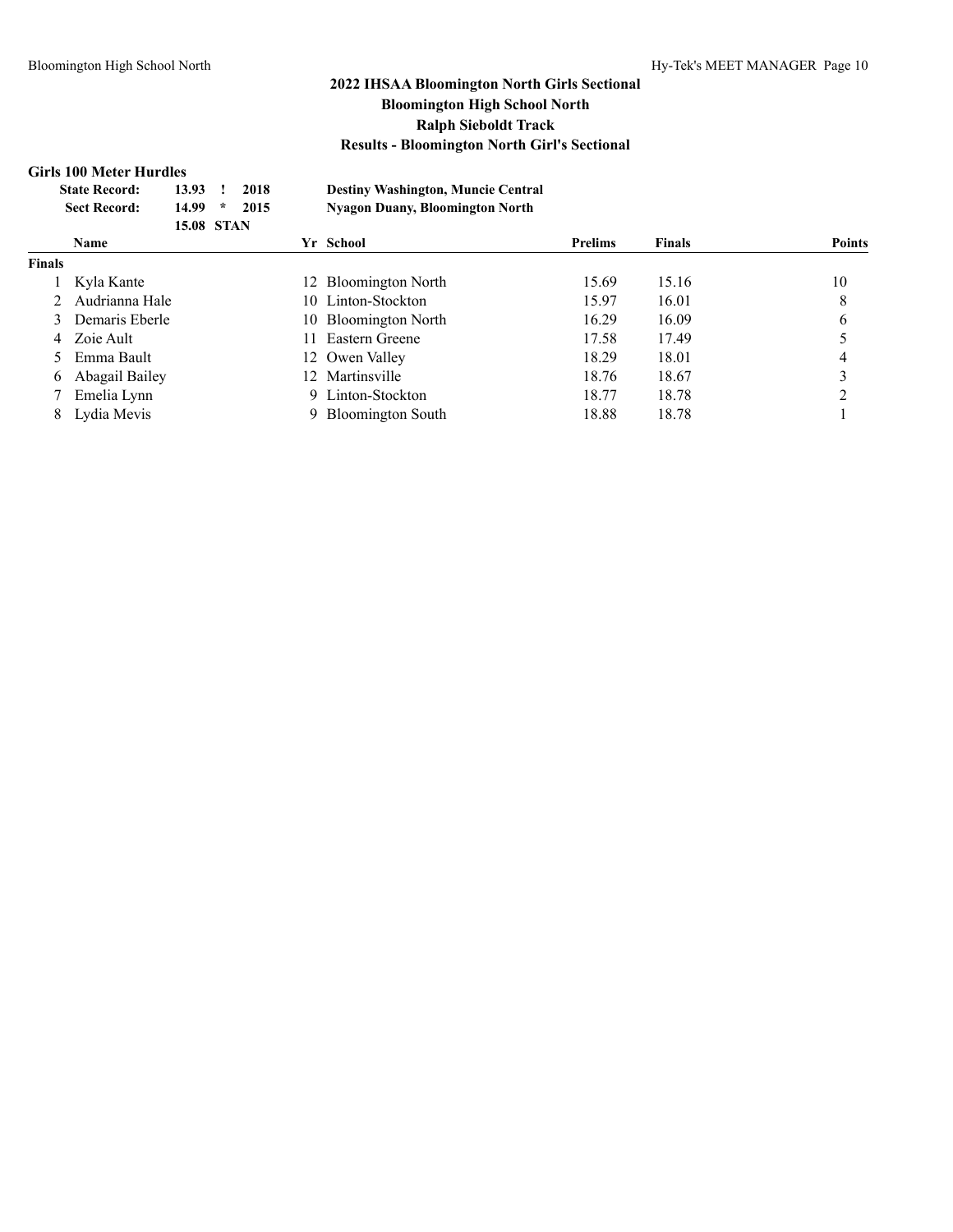### **Girls 300 Meter Hurdles**

|               | <b>State Record:</b><br><b>Sect Record:</b> | 41.36<br>44.40<br>45.44 STAN | $^{\ast}$ | 2014<br>2016 |    | Symone Black, Ft. Wayne Concordia<br><b>Gracie Heeb, Bloomington North</b> |             |               |                |                |
|---------------|---------------------------------------------|------------------------------|-----------|--------------|----|----------------------------------------------------------------------------|-------------|---------------|----------------|----------------|
|               | <b>Name</b>                                 |                              |           |              |    | Yr School                                                                  | <b>Seed</b> | <b>Finals</b> | <b>H#</b>      | <b>Points</b>  |
| <b>Finals</b> |                                             |                              |           |              |    |                                                                            |             |               |                |                |
|               | Christy Sebastian                           |                              |           |              |    | 12 Brown County                                                            | 49.74       | 48.62         | 2              | 10             |
|               | Ella Francis                                |                              |           |              | 12 | <b>Bloomington North</b>                                                   | 46.74       | 49.07         | $\overline{2}$ | 8              |
| 3             | <b>Addison Goerges</b>                      |                              |           |              | 10 | Edgewood                                                                   | 49.94       | 50.12         | 2              | 6              |
| 4             | Audrianna Hale                              |                              |           |              |    | 10 Linton-Stockton                                                         | 52.00       | 50.91         | 2              |                |
|               | Demaris Eberle                              |                              |           |              |    | 10 Bloomington North                                                       | 50.27       | 53.38         | 2              | 4              |
| 6.            | Abagail Bailey                              |                              |           |              | 12 | Martinsville                                                               | 54.11       | 54.47         | 2              | 3              |
|               | Lucy Tait                                   |                              |           |              |    | 10 Bloomington South                                                       | 59.90       | 56.66         |                | $\overline{c}$ |
| 8             | Addisyn Ziliak                              |                              |           |              | 9. | Edgewood                                                                   | 53.49       | 56.86         | 2              |                |
| 9             | Lydia Mevis                                 |                              |           |              |    | 9 Bloomington South                                                        | 57.58       | 56.89         | $\overline{2}$ |                |
| 10            | Ryllee Hart                                 |                              |           |              |    | 9 Linton-Stockton                                                          | 57.90       | 57.24         |                |                |
| 11            | Clara Hawk                                  |                              |           |              | 9  | Eastern Greene                                                             | 1:00.90     | 59.52         |                |                |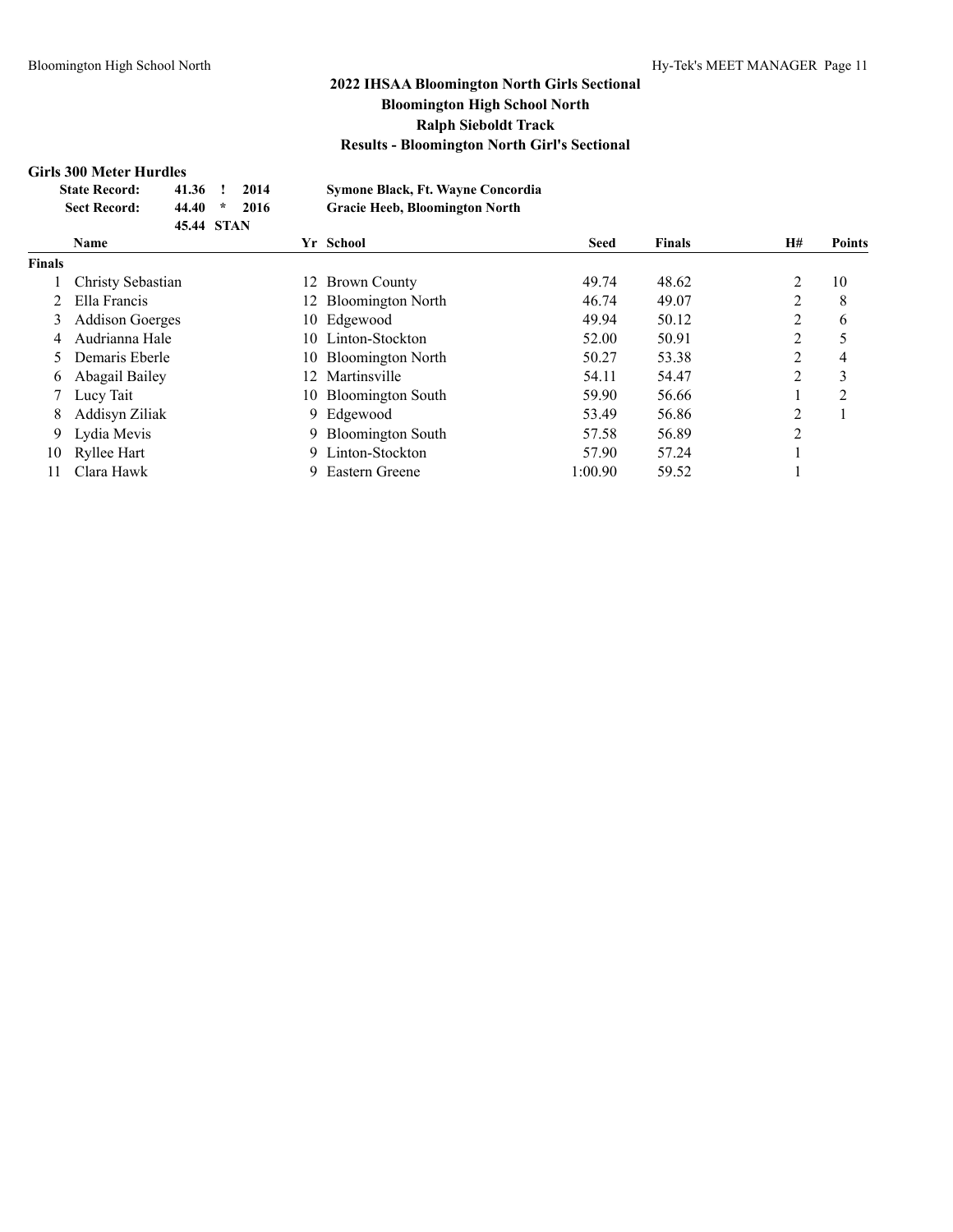#### **Girls 4x100 Meter Relay**

| <b>State Record:</b> | 45.75 ! 2003 |               |      |  |
|----------------------|--------------|---------------|------|--|
| <b>Sect Record:</b>  | 48.52        | $\mathcal{R}$ | 2013 |  |

**State Record: 45.75 ! 2003 Fort Wayne Northrop, Fort Wayne Northrop Sect Record: 48.52 \* 2013 Bloomington South, Bloomington South I Conrad, E Morrone, C Bomba, M Grabowski**

#### **48.62 STAN**

|               | <b>Team</b>                  | Relay                     | <b>Seed</b>            | <b>Finals</b>            | H#             | Points         |
|---------------|------------------------------|---------------------------|------------------------|--------------------------|----------------|----------------|
| <b>Finals</b> |                              |                           |                        |                          |                |                |
|               | <b>Bloomington North</b>     | A                         | 50.98                  | 50.56                    | $\overline{2}$ | 10             |
|               | 1) Cora Deemer 11            | 2) Chloe Hendrix-Petry 10 | 3) Stella Trueblood 12 | 4) Kyla Kante 12         |                |                |
|               | 5) Demaris Eberle 10         | 6) Avery Njau 12          | 7) Daisy Rogers 9      | 8) Ella Francis 12       |                |                |
| 2             | Edgewood                     | A                         | 51.56                  | 50.71                    | $\overline{2}$ | 8              |
|               | 1) Emma Edwards 10           | 2) Ashley Abram 10        | 3) Addison Goerges 10  | 4) Ella Hayden 11        |                |                |
|               | 5) Piper Stephens 10         | 6) Claire Sherfield 12    |                        |                          |                |                |
| 3             | Martinsville                 | $\mathsf{A}$              | 51.61                  | 51.47                    | 2              | 6              |
|               | 1) Madeline Moscrip 10       | 2) Emma Kerns 10          | 3) Jade Johnson 11     | 4) Holli Reuter 12       |                |                |
|               | 5) Abagail Bailey 12         | 6) Reese Davis 11         |                        |                          |                |                |
| 4             | Shakamak                     | $\mathsf{A}$              | 52.00                  | 51.88                    | $\overline{2}$ | 5              |
|               | 1) Elayni Stone 9            | 2) Chase Hammond 9        | 3) Kenzie Slough 11    | 4) Mahayla Boram 12      |                |                |
|               | 5) Jaci Stone 12             |                           |                        |                          |                |                |
| 5.            | <b>Bloomington South</b>     | $\overline{A}$            | 53.07                  | 53.00                    | 2              | 4              |
|               | 1) Claire Lutz 10            | 2) MACKENZIE Freeman 10   | 3) Carlie Pedersen 11  | 4) Emilia Russo 9        |                |                |
|               | 5) Eva Giordano 10           | 6) Trinity Uti 9          | 7) Atley Cappy 10      | 8) Bella Surdam 9        |                |                |
| 6             | Linton-Stockton              | $\mathsf{A}$              | 54.70                  | 55.45                    | $\overline{2}$ | 3              |
|               | 1) Emelia Lynn 9             | 2) Ava Moore 9            | 3) Lillie Oliver 12    | 4) Sydney Jerrells 10    |                |                |
|               | 5) Claire McKisson 10        | 6) Carsyn Chambers 11     |                        |                          |                |                |
|               | <b>Eastern Greene</b>        | $\mathsf{A}$              | 55.67                  | 55.49                    | 1              | $\overline{2}$ |
|               | 1) Bre Johnson 10            | 2) Kenli Sullivan 9       | 3) Indy Workman 12     | 4) Zoie Ault 11          |                |                |
|               | 5) Clara Hawk 9              |                           |                        |                          |                |                |
| 8             | Lighthouse Christian Academy | $\mathsf{A}$              | 55.00                  | 56.00                    |                | 1              |
|               | 1) Lizzie Billingsley 11     | 2) Ava Fritz 9            | 3) Claire Beretta 9    | 4) Madeline Esslinger 11 |                |                |
|               | 5) Victoria Mann 10          |                           |                        |                          |                |                |
| 9             | <b>Brown County</b>          | A                         | 1:00.96                | 1:00.30                  | 1              |                |
|               | 1) Alli Majors 11            | 2) Ella Shultz 9          | 3) Iris Ford 9         | 4) Paige Moore 12        |                |                |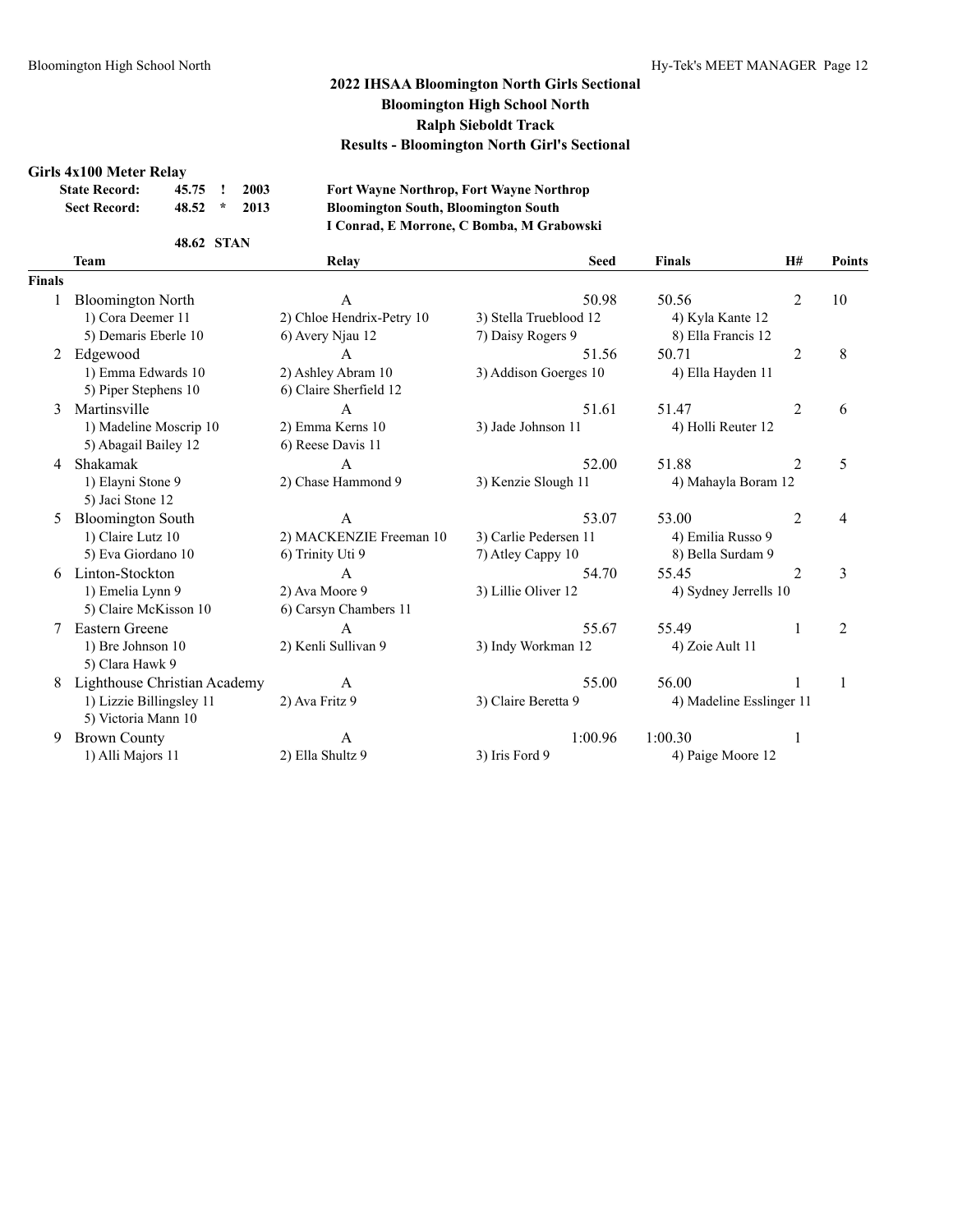#### **Girls 4x400 Meter Relay**

| <b>State Record:</b> | 3:47.37 ! 2011 |               |      |  |
|----------------------|----------------|---------------|------|--|
| <b>Sect Record:</b>  | 4:02.24        | $\mathcal{R}$ | 2013 |  |

**State Record: 3:47.37 ! 2011 Lawrence North, Lawrence North Sect Record: 4:02.24 \* 2013 Bloomington North, Bloomington North E Connor, G Heeb, T Clements, K Raphael**

#### **3:58.43 STAN**

|               | <b>Team</b>                  | Relay                  | <b>Seed</b>              | Finals                   | <b>Points</b> |
|---------------|------------------------------|------------------------|--------------------------|--------------------------|---------------|
| <b>Finals</b> |                              |                        |                          |                          |               |
|               | <b>Bloomington North</b>     | A                      | 4:06.50                  | 4:03.73                  | 10            |
|               | 1) Kiera Feagans 10          | 2) Kyla Kante 12       | 3) Cora Deemer 11        | 4) Nola Somers Glenn 10  |               |
|               | 5) Chloe Hendrix-Petry 10    | 6) Avery Njau 12       | 7) Ella Francis 12       | 8) Bea Cakmak 12         |               |
| 2             | Edgewood                     | A                      | 4:13.20                  | 4:10.79                  | 8             |
|               | 1) Emma Edwards 10           | 2) Claire Sherfield 12 | 3) Piper Stephens 10     | 4) Emma Bitner 12        |               |
|               | 5) Zoe Powell 12             | 6) Ella Hayden 11      | 7) Addison Goerges 10    | 8) Riley Haskett 10      |               |
| 3             | Martinsville                 | A                      | 4:13.20                  | 4:12.71                  | 6             |
|               | 1) Holli Reuter 12           | 2) Alina Worzella 12   | 3) Sophia DeMoss 12      | 4) Hanna Reuter 12       |               |
|               | 5) Emma Kerns 10             | 6) Madeline Moscrip 10 |                          |                          |               |
|               | <b>Bloomington South</b>     | A                      | 4:15.70                  | 4:13.32                  | 5             |
|               | 1) Trinity Uti 9             | 2) Emma Callahan 11    | 3) Camilla Williams 10   | 4) Lily Myers 11         |               |
|               | 5) Emilia Russo 9            | 6) Jessica May 10      | 7) Danielle Yang 9       | 8) MACKENZIE Freeman 10  |               |
| 5.            | Linton-Stockton              | A                      | 4:38.00                  | 4:29.55                  | 3.50          |
|               | 1) Carsyn Chambers 11        | 2) Sydney Jerrells 10  | 3) Rylee Hallatt 11      | 4) Audrianna Hale 10     |               |
|               | 5) Chevy Rice 9              | 6) Adriona Page 11     | 7) Addisyn McKee 9       | 8) Lillie Oliver 12      |               |
| 5             | Eastern Greene               | $\mathsf{A}$           | 4:30.89                  | 4:29.55                  | 3.50          |
|               | 1) Aloria Kines 12           | 2) Indy Workman 12     | 3) Ashley Hudson 11      | 4) Addison George 12     |               |
|               | 5) Anna Tieman 12            |                        |                          |                          |               |
|               | <b>Brown County</b>          | A                      | 4:37.50                  | 4:41.24                  | 2             |
|               | 1) Alli Majors 11            | 2) Xyleigh Thompson 11 | 3) Madalyn Purlee 10     | 4) Megan Cumberledge 9   |               |
|               | 5) Livie Austin 10           | 6) Hadley Gradolf 11   | 7) Christy Sebastian 12  |                          |               |
|               | Lighthouse Christian Academy | A                      | 4:47.00                  | 4:42.21                  |               |
|               | 1) Zoe Crites 9              | 2) Ava Fritz 9         | 3) Lizzie Billingsley 11 | 4) Madeline Esslinger 11 |               |
|               | 5) Victoria Mann 10          | 6) Claire Beretta 9    |                          |                          |               |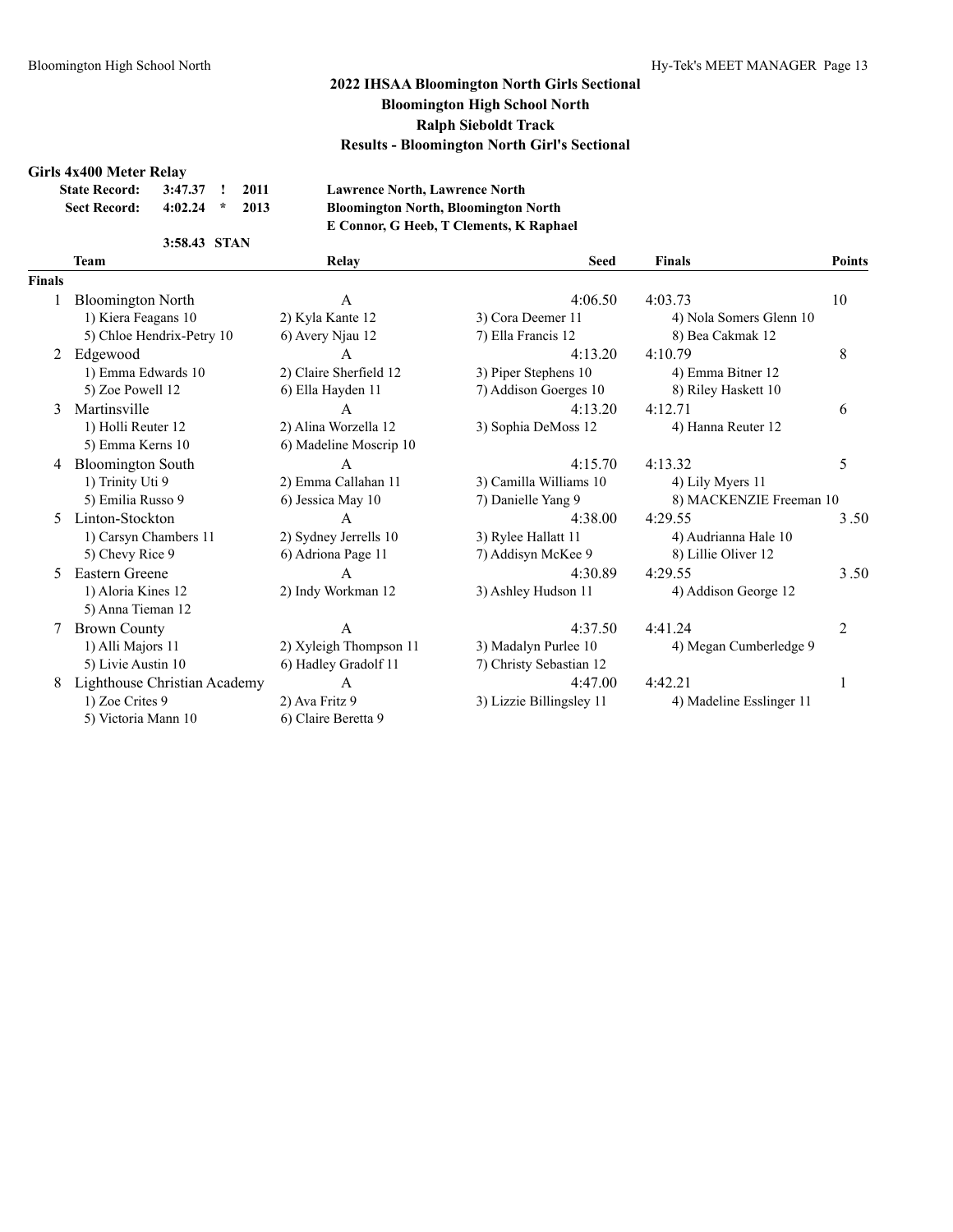#### **Girls 4x800 Meter Relay**

| <b>State Record:</b> | 8:53.74 | $\mathbf{r}$ | 2013 |
|----------------------|---------|--------------|------|
| <b>Sect Record:</b>  | 9:23.71 | $\star$      | 2018 |

 $E$ atstern (Greentown), Eastern (Greentown) **Sect Record: 9:23.71 \* 2018 Bloomington South, Bloomington South T Galuska, A Furr, M McMullen, P Rensink**

#### **9:27.62 STAN**

|                | Team                     | Relay                  | <b>Seed</b>            | <b>Finals</b>           | <b>Points</b> |
|----------------|--------------------------|------------------------|------------------------|-------------------------|---------------|
| <b>Finals</b>  |                          |                        |                        |                         |               |
|                | <b>Bloomington North</b> | A                      | 9:53.04                | 9:49.00                 | 10            |
|                | 1) Nola Somers Glenn 10  | 2) Bea Cakmak 12       | 3) Rachel Allison 11   | 4) Ellie Patrick 9      |               |
|                | 5) Ruth Bartlett 9       | 6) Lucy Clarke 12      | 7) Emma McDivitt 11    | 8) Lilah Reed 9         |               |
| 2              | <b>Bloomington South</b> | A                      | 9:59.09                | 10:02.20                | 8             |
|                | 1) Lily Myers 11         | 2) Camilla Williams 10 | 3) Danielle Yang 9     | 4) Katherine Barada 10  |               |
|                | 5) Grace Stringer 9      | 6) Madeleine Talbott 9 | 7) Emma Callahan 11    | 8) Clara Graham 10      |               |
| 3              | Edgewood                 | A                      | 10:37.42               | 10:32.50                | 6             |
|                | 1) Emma Bitner 12        | 2) Riley Haskett 10    | 3) Emma Edwards 10     | 4) Zoe Powell 12        |               |
|                | 5) Clara Bitner 10       | 6) Abby Kate Evans 12  | 7) Claire Sherfield 12 | 8) Clara Crain 11       |               |
| $\overline{4}$ | Eastern Greene           | A                      | 11:00.65               | 10:43.60                | 5             |
|                | 1) Addison George 12     | 2) Jaylynn Payne 10    | 3) Lilyanna Blais 9    | 4) Ashley Hudson 11     |               |
|                | 5) Sydney Richardson 11  |                        |                        |                         |               |
| 5.             | Martinsville             | А                      | 11:12.69               | 11:30.00                | 4             |
|                | 1) Allyson Greenwell 9   | 2) Kaylee Willard 9    | 3) Anika Worzella 12   | 4) Courtney Kitchens 12 |               |
|                | 5) Katelyn Long 9        | 6) Alina Worzella 12   |                        |                         |               |
| 6              | <b>Brown County</b>      | A                      | 11:25.06               | 11:55.60                | 3             |
|                | 1) Megan Cumberledge 9   | 2) Jamie Bube 11       | 3) Livie Austin 10     | 4) Madalyn Purlee 10    |               |
|                | 5) Hadley Gradolf 11     |                        |                        |                         |               |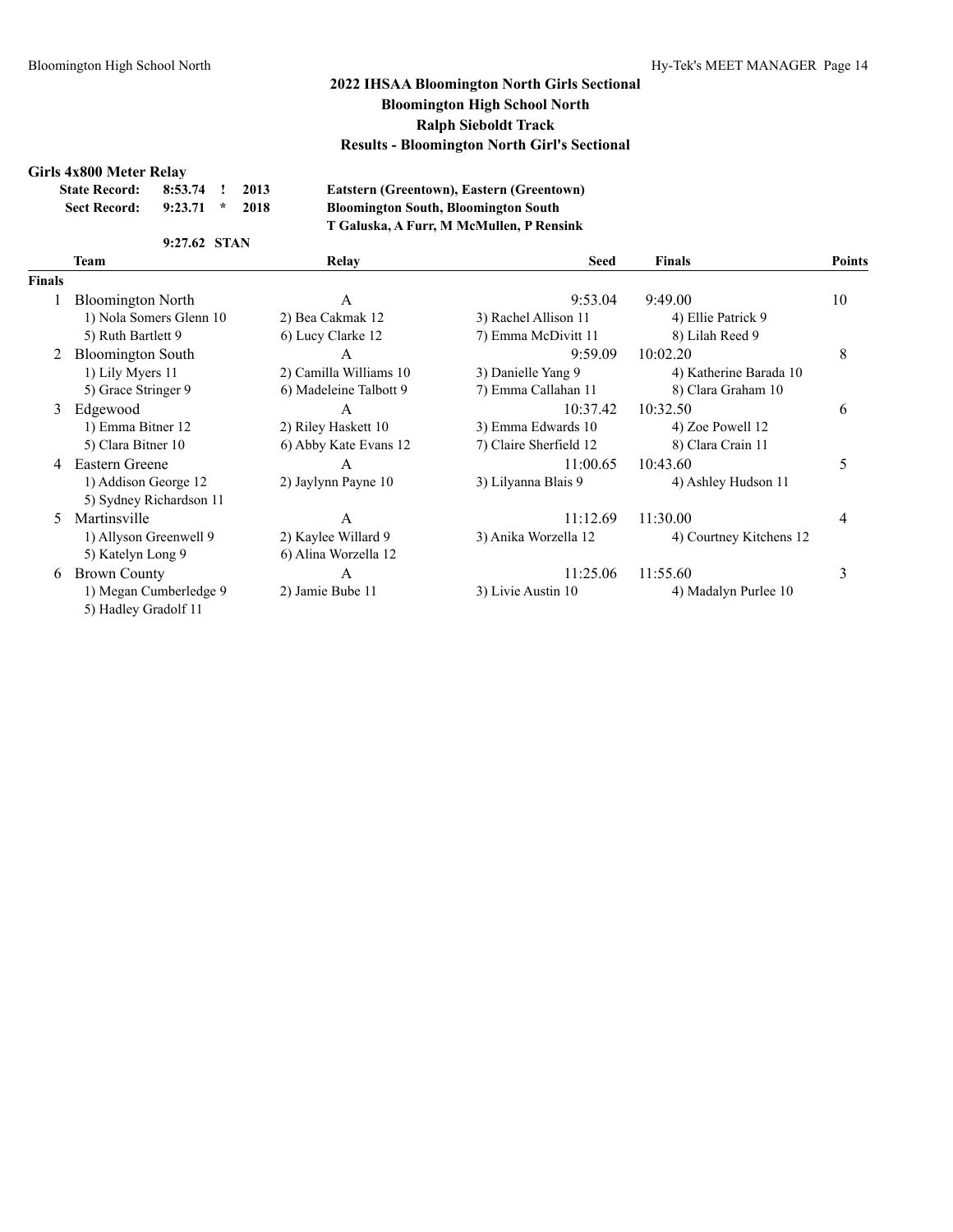### **Girls High Jump**

| <b>State Record:</b> | 6-00-        | 1985 | Angela Bradburn, Norwell              |  |
|----------------------|--------------|------|---------------------------------------|--|
| <b>Sect Record:</b>  | $5-06$ *     |      | Dval; Schaffer, Bloomfield; Bl. South |  |
|                      | 5-04.00 STAN |      |                                       |  |

| Name                   |     |                          | <b>Seed</b>                                                                                                                          | <b>Finals</b> | <b>Points</b> |
|------------------------|-----|--------------------------|--------------------------------------------------------------------------------------------------------------------------------------|---------------|---------------|
|                        |     |                          |                                                                                                                                      |               |               |
| Emma Kerns             | 10  | Martinsville             | $4 - 10.00$                                                                                                                          | 5-01.00       | 10            |
| Emma Edwards           |     |                          | $5 - 00.00$                                                                                                                          | $5 - 00.00$   | 8             |
| Xyleigh Thompson       | 11  | <b>Brown County</b>      | $4 - 10.00$                                                                                                                          | $4 - 10.00$   | 5.50          |
| Reese Davis            | 11  | Martinsville             | $4 - 10.00$                                                                                                                          | $4 - 10.00$   | 5.50          |
| <b>Addison Goerges</b> |     |                          | $4 - 00.00$                                                                                                                          | $J4-10.00$    | 3.50          |
| Stella Trueblood       | 12. | <b>Bloomington North</b> | $4 - 10.00$                                                                                                                          | $J4-10.00$    | 3.50          |
| Kenli Sullivan         | 9   | Eastern Greene           | $5 - 00.00$                                                                                                                          | $4 - 08.00$   | 2             |
| Aloria Kines           |     | Eastern Greene           | $4 - 10.00$                                                                                                                          | J4-08.00      | .50           |
| Raine Rolen            |     |                          | $5 - 00.00$                                                                                                                          | J4-08.00      | .50           |
| Maggie Feltner         | 9   |                          | 4-08.00                                                                                                                              | J4-08.00      |               |
| Rylee Hallatt          |     |                          | 5-01.00                                                                                                                              | $4 - 06.00$   |               |
| Mia Robbennolt         |     |                          | $4 - 10.00$                                                                                                                          | $4 - 06.00$   |               |
| Teagan West            | 10  | <b>Bloomington South</b> | 4-08.00                                                                                                                              | J4-06.00      |               |
| Lily Wallace           | 12  |                          | $4 - 06.00$                                                                                                                          | NH            |               |
| Kenzie Slough          |     | Shakamak                 | $4 - 06.00$                                                                                                                          | NH            |               |
|                        |     |                          | 10 Edgewood<br>10 Edgewood<br>12<br>11 Bloomington South<br>Owen Valley<br>11 Linton-Stockton<br>10 Bloomington North<br>Owen Valley |               | Yr School     |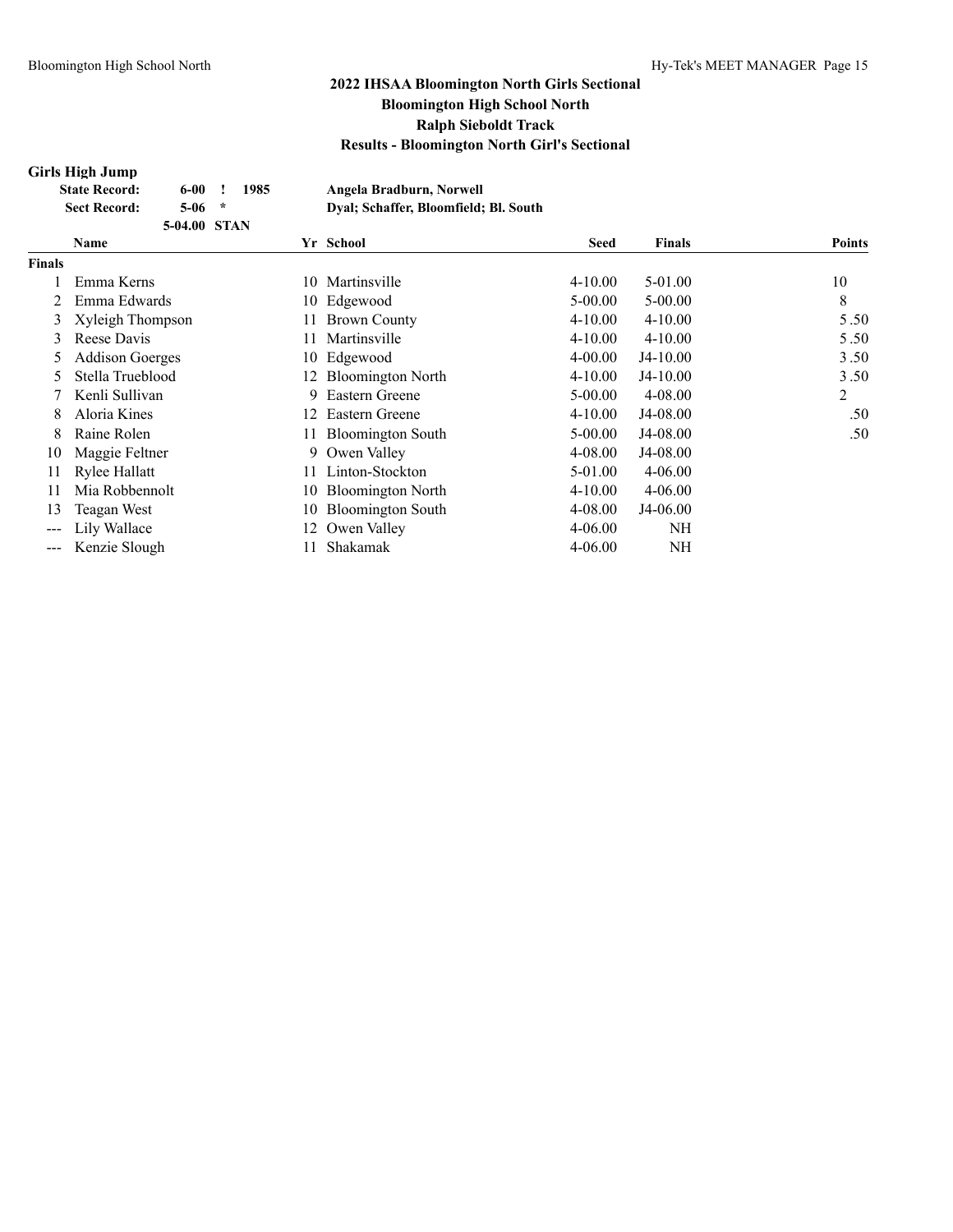#### **Girls Pole Vault**

| State Record: 13-06.25 ! 2006 |                |  |  |
|-------------------------------|----------------|--|--|
| <b>Sect Record:</b>           | $12-04$ * 2012 |  |  |
|                               | 11-06.00 STAN  |  |  |

**State Record: 13-06.25 ! 2006 Ellie McCardwell, Fort Wayne Northrop Sect Record: 12-04 \* 2012 Hannah Acton, Bloomington So.**

|                        | Name               |      | Yr School                | <b>Seed</b> | <b>Finals</b> | <b>Points</b>  |
|------------------------|--------------------|------|--------------------------|-------------|---------------|----------------|
| <b>Finals</b>          |                    |      |                          |             |               |                |
|                        | Zoe Prather        | 11   | <b>Bloomington North</b> | $9 - 06.00$ | $9 - 06.00$   | 10             |
|                        | Ashley Abram       | 10   | Edgewood                 | 8-06.00     | $9 - 00.00$   | $\mathcal{I}$  |
|                        | Alli Taylor        | 12   | Martinsville             | $9 - 00.00$ | $9 - 00.00$   | 7              |
| 4                      | Claire McKisson    |      | 10 Linton-Stockton       | 8-06.00     | 8-06.00       | 5              |
| 5.                     | Claire Lutz        | 10   | <b>Bloomington South</b> | 8-06.00     | J8-06.00      | 4              |
| 6                      | Janel Solie        |      | <b>Bloomington North</b> | 8-00.00     | $8 - 00.00$   | 3              |
|                        | Kolette Slough     | 10   | Shakamak                 | 8-00.00     | $J8-00.00$    | $\overline{2}$ |
| 8                      | Ava Moore          | 9    | Linton-Stockton          | 8-00.00     | 7-06.00       |                |
| 9.                     | Audrey Freeman-Day | 10   | <b>Bloomington South</b> | 8-06.00     | $J7-06.00$    |                |
| 10                     | Marina Knieriem    | 12   | Owen Valley              | $6 - 06.00$ | 7-00.00       |                |
| 10                     | Harlie Robbins     | 10   | Edgewood                 | 7-06.00     | $7 - 00.00$   |                |
| 10                     | Zoie Ault          |      | Eastern Greene           | 7-00.00     | $7 - 00.00$   |                |
| 10                     | Paydin Baker       | 12   | Martinsville             | 7-06.00     | $7 - 00.00$   |                |
| 14                     | Sydney Jemison     |      | 12 Owen Valley           | 7-06.00     | $J7-00.00$    |                |
|                        | Paige Moore        | 12 - | <b>Brown County</b>      | $6 - 00.00$ | NH            |                |
| $\qquad \qquad \cdots$ | Clara Hawk         | 9    | Eastern Greene           | $6 - 06.00$ | NH            |                |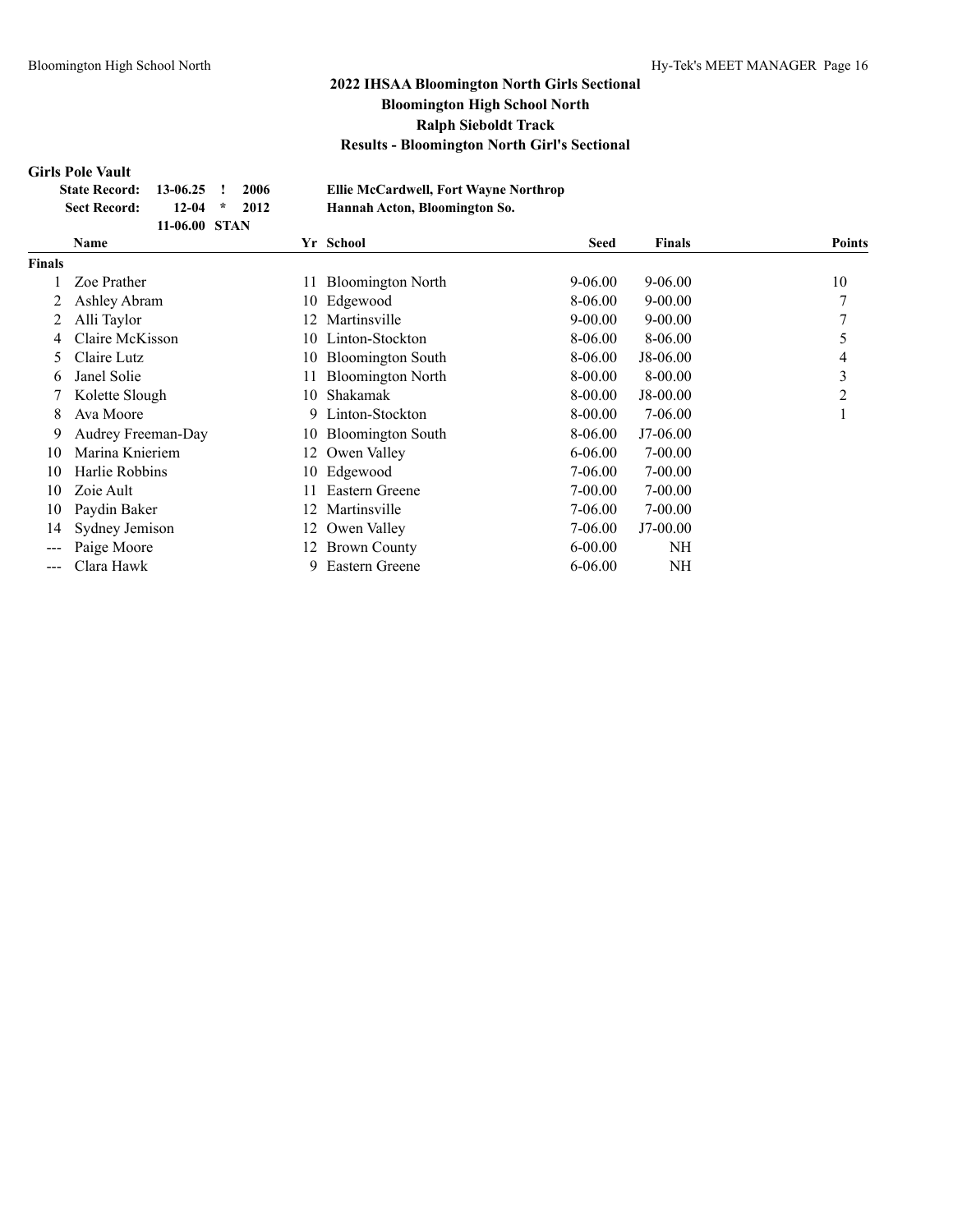### **Girls Long Jump**

| лгая шонд омнар      |               |      |                                          |
|----------------------|---------------|------|------------------------------------------|
| <b>State Record:</b> | 20-04         | 1986 | <b>Tonya Sedwick, Jeffersonville</b>     |
| <b>Sect Record:</b>  | $19-00.50$ *  | 2001 | <b>Michelle Smith, Bloomington North</b> |
|                      | 17-08.75 STAN |      |                                          |

|               | Yr School<br>Name  |     | <b>Seed</b>                     | <b>Finals</b> | H#          | <b>Points</b>  |    |
|---------------|--------------------|-----|---------------------------------|---------------|-------------|----------------|----|
| <b>Finals</b> |                    |     |                                 |               |             |                |    |
|               | Ella Hayden        | 11  | Edgewood                        | 17-01.00      | 17-01.50    |                | 10 |
|               | Hanna Reuter       |     | Martinsville                    | 17-03.00      | 16-08.50    |                | 8  |
| 3             | Anna Tieman        | 12. | Eastern Greene                  | 16-10.50      | 16-02.00    |                | 6  |
| 4             | Emma Bault         | 12  | Owen Valley                     | 15-06.00      | J16-02.00   |                | 5  |
|               | Demaris Eberle     | 10  | <b>Bloomington North</b>        | 16-05.25      | 16-00.75    |                | 4  |
| 6.            | Lillie Oliver      | 12. | Linton-Stockton                 | 15-04.00      | 15-11.75    |                | 3  |
|               | Audrianna Hale     | 10  | Linton-Stockton                 | 16-04.00      | 15-11.50    |                | 2  |
| 8             | Carlie Pedersen    | 11. | <b>Bloomington South</b>        | 15-01.00      | 15-08.00    | $\overline{2}$ |    |
| 9.            | Holli Reuter       | 12. | Martinsville                    | 16-05.00      | 15-05.25    |                |    |
| 10            | Lizzie Billingsley |     | Lighthouse Christian Academy    | 14-09.00      | 14-11.50    | 2              |    |
| 11            | <b>Atley Cappy</b> | 10  | <b>Bloomington South</b>        | 15-01.00      | 14-08.00    | $\overline{c}$ |    |
| 12            | Xyleigh Thompson   | 11  | <b>Brown County</b>             | 14-10.00      | 14-05.00    | 2              |    |
| 13            | Daisy Rogers       |     | <b>Bloomington North</b>        | 15-03.25      | 14-03.75    | 2              |    |
| 14            | Lilyanna Smith     | 10  | Owen Valley                     | 14-10.00      | 14-03.50    | 2              |    |
| 15            | Amia Moody         | 10  | Edgewood                        | 13-01.00      | 13-01.50    | $\overline{c}$ |    |
| 16            | Indy Workman       | 12  | Eastern Greene                  | 13-04.50      | 13-00.25    | $\overline{c}$ |    |
| 17            | Alli Majors        | 11  | <b>Brown County</b>             | 13-00.00      | 12-08.50    | $\overline{2}$ |    |
|               | Victoria Mann      |     | 10 Lighthouse Christian Academy | 12-10.00      | <b>FOUL</b> | $\overline{c}$ |    |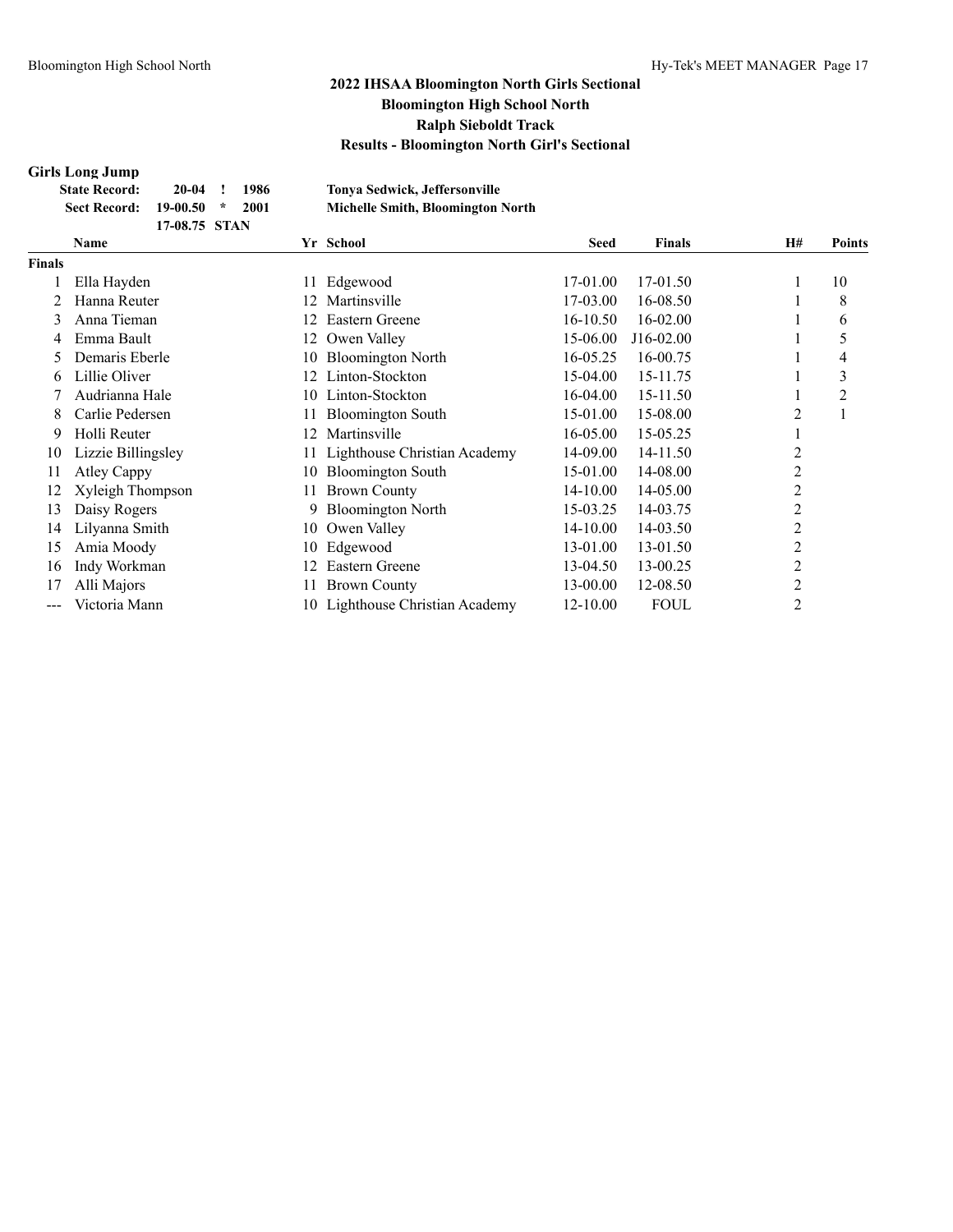### **Girls Shot Put**

| <b>State Record:</b> | 50-09         |         | 2011 | Tori Bliss, Edgewood          |
|----------------------|---------------|---------|------|-------------------------------|
| <b>Sect Record:</b>  | 50-06         | $\star$ | 1999 | <b>Stacy Martin, Edgewood</b> |
|                      | 40-09.25 STAN |         |      |                               |

|               | Name                |     | Yr School                |          | <b>Finals</b> | <b>H#</b>   |                | <b>Points</b>  |  |
|---------------|---------------------|-----|--------------------------|----------|---------------|-------------|----------------|----------------|--|
| <b>Finals</b> |                     |     |                          |          |               |             |                |                |  |
|               | <b>Hadley Lucas</b> |     | 10 Bloomington North     | 49-06.00 | 47-05.00      | <b>STAN</b> | 2              | 10             |  |
|               | Becca Robbins       | 9   | Linton-Stockton          | 38-06.00 | 39-00.25      |             | 2              | 8              |  |
| 3             | Maya Anderson-Corns | 12  | <b>Bloomington South</b> | 39-07.00 | 38-03.00      |             | 2              | 6              |  |
| 4             | Trista Helms        | 12. | Edgewood                 | 38-01.00 | 37-09.50      |             | 2              | 5              |  |
| 5             | Gentry Warrick      |     | Linton-Stockton          | 37-01.00 | 36-11.75      |             | 2              | 4              |  |
| 6             | Shayli Walker       | 10- | Edgewood                 | 34-04.00 | 35-02.25      |             | 2              | 3              |  |
|               | Annie Galindo       | 12  | <b>Bloomington North</b> | 35-08.50 | 34-07.50      |             | 2              | $\overline{c}$ |  |
| 8             | Aloria Kines        | 12. | Eastern Greene           | 31-06.00 | 34-03.25      |             | 2              |                |  |
| 9             | Mercedes Moore      | 12. | White River Valley       | 31-06.00 | 31-02.25      |             | $\overline{2}$ |                |  |
| 10            | Elizabeth Roush     | 11  | <b>Brown County</b>      | 28-10.00 | 29-02.00      |             |                |                |  |
| 11            | <b>MACY</b> Gray    |     | <b>Bloomington South</b> | 31-00.00 | 25-02.00      |             | 2              |                |  |
| 12            | Nova Mobley         | 10  | Owen Valley              | 26-00.00 | 24-10.50      |             |                |                |  |
| 13            | Breana Oliver       | 9   | White River Valley       | 25-00.00 | 24-09.50      |             |                |                |  |
| 14            | Clare Endris        | 10  | <b>Brown County</b>      | 25-08.00 | 24-07.75      |             |                |                |  |
| 15            | Katlyn Robinson     | 9   | Owen Valley              | 23-00.00 | 24-04.50      |             |                |                |  |
| 16            | JaLee Webb          |     | Shakamak                 | 23-00.00 | 22-08.00      |             |                |                |  |
| 17            | Clara Barber        | 9   | Shakamak                 | 23-00.00 | 20-08.75      |             |                |                |  |
| ---           | Paige Anderson      |     | Eastern Greene           | 23-10.00 | <b>FOUL</b>   |             |                |                |  |
|               |                     |     |                          |          |               |             |                |                |  |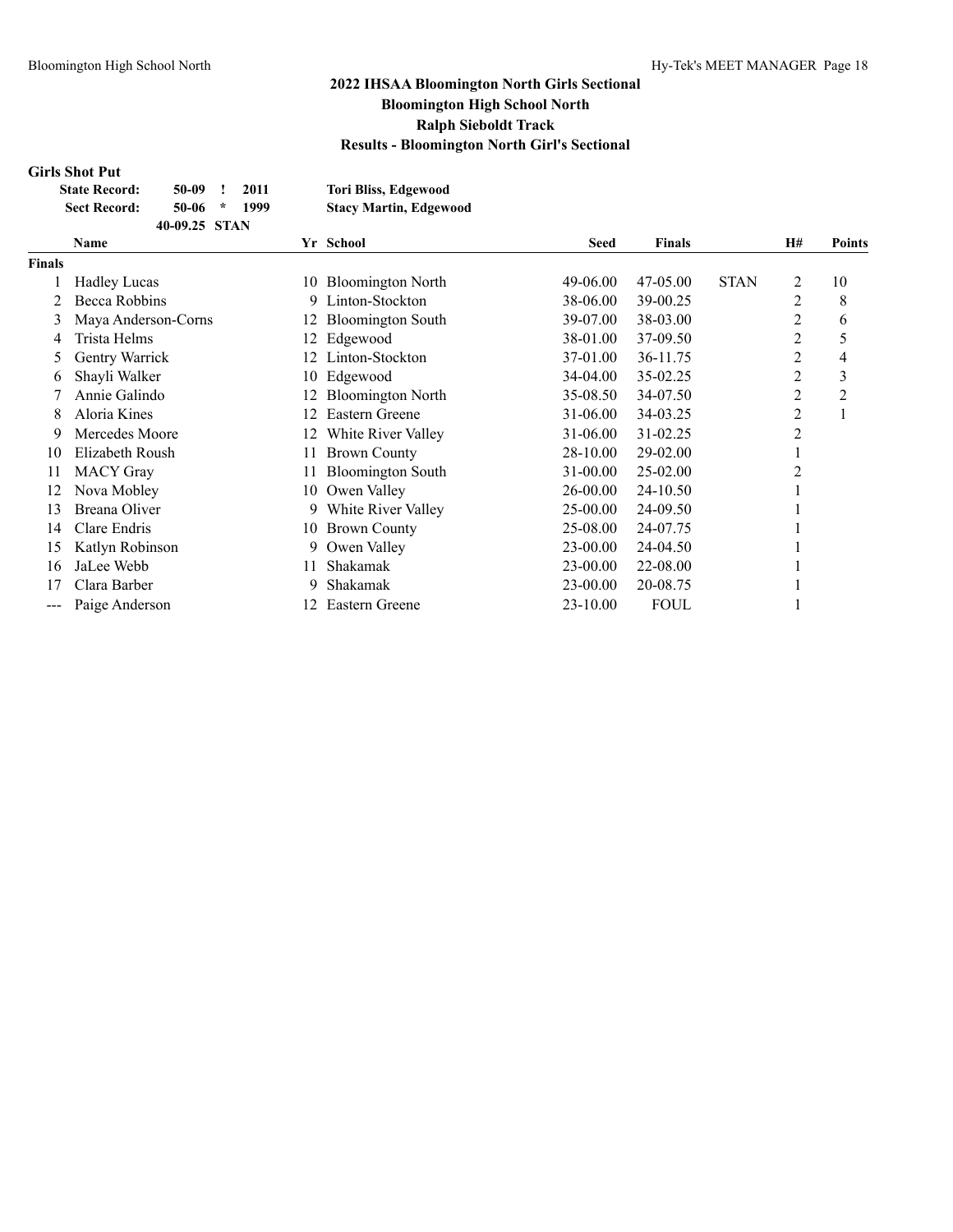### **Girls Discus Throw**

| <b>State Record:</b> | 168-06      | 2013 | Adriana Brown, Edgewood       |
|----------------------|-------------|------|-------------------------------|
| <b>Sect Record:</b>  | $162-06$ *  | 1999 | <b>Stacy Martin, Edgewood</b> |
|                      | 127-00 STAN |      |                               |

| <b>Hadley Lucas</b>  |    |                              |           |                               |   |    |
|----------------------|----|------------------------------|-----------|-------------------------------|---|----|
|                      |    |                              |           |                               |   |    |
|                      | 10 | <b>Bloomington North</b>     | 158-08    | 163-08.00<br>×<br><b>STAN</b> | 2 | 10 |
| Becca Robbins        | 9  | Linton-Stockton              | 132-07    | 122-09.00                     | 2 | 8  |
| Annie Galindo        | 12 | <b>Bloomington North</b>     | 123-07    | 117-08.00                     | 2 | 6  |
| Shayli Walker        | 10 | Edgewood                     | 98-09     | 101-04.00                     | 2 | 5  |
| Paige Anderson       |    | <b>Eastern Greene</b>        | $90 - 11$ | 95-07.00                      | 2 | 4  |
| Maya Anderson-Corns  |    | <b>Bloomington South</b>     | 110-09    | 95-04.00                      | 2 | 3  |
| Aloria Kines         | 12 | Eastern Greene               | 69-03     | 92-03.00                      |   | 2  |
| Minette Wenzel       | 10 | <b>Bloomington South</b>     | 88-09     | 91-07.00                      | 2 |    |
| Gabrielle Flath      | 10 | Linton-Stockton              | 91-02     | 88-06.00                      | 2 |    |
| Delaney Richardson   |    | Bloomfield                   | $84-10$   | 87-05.00                      | 2 |    |
| Sara Faultless       | 10 | White River Valley           | 79-03     | 79-10.00                      |   |    |
| Katlyn Robinson      | 9  | Owen Valley                  | 83-06     | 74-05.00                      |   |    |
| Haydi Patton-Cababie | 11 | Bloomfield                   | 75-07     | 74-03.00                      |   |    |
| Elizabeth Roush      |    | <b>Brown County</b>          | 68-11     | 71-02.00                      |   |    |
| Breana Oliver        | 9. | White River Valley           | 70-09     | 70-08.00                      |   |    |
| Nova Mobley          | 10 | Owen Valley                  | 78-08     | 65-04.00                      |   |    |
| Clara Barber         | 9  | Shakamak                     | 68-00     | 60-03.00                      |   |    |
| Victoria Mann        | 10 | Lighthouse Christian Academy | 84-00     | 58-08.00                      |   |    |
| Clare Endris         | 10 | <b>Brown County</b>          | 76-06     | 57-04.00                      |   |    |
| JaLee Webb           |    | Shakamak                     | 65-00     | 53-02.00                      |   |    |
| Trista Helms         |    | Edgewood                     | 120-11    | <b>FOUL</b>                   | 2 |    |
|                      |    |                              |           |                               |   |    |